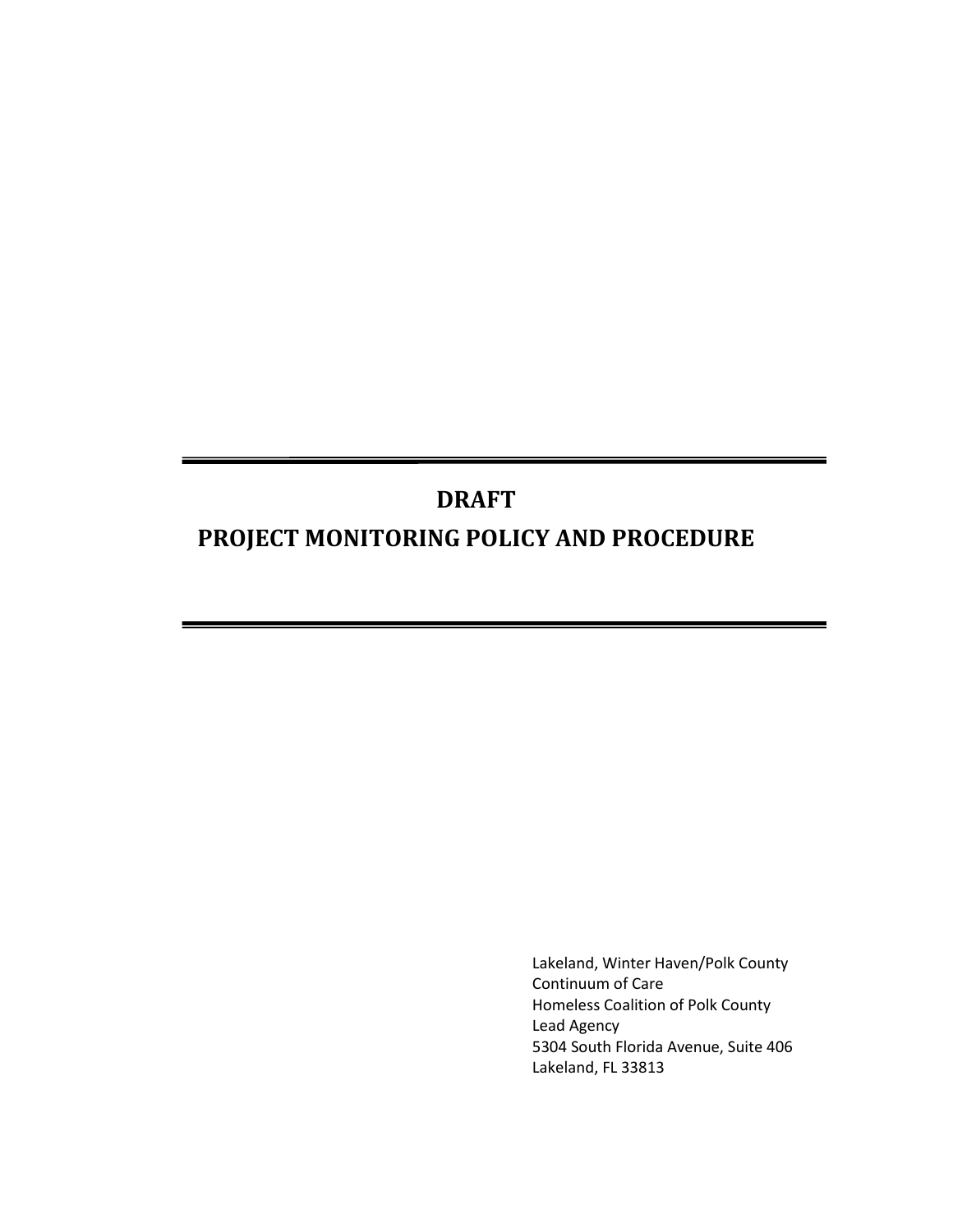# Contents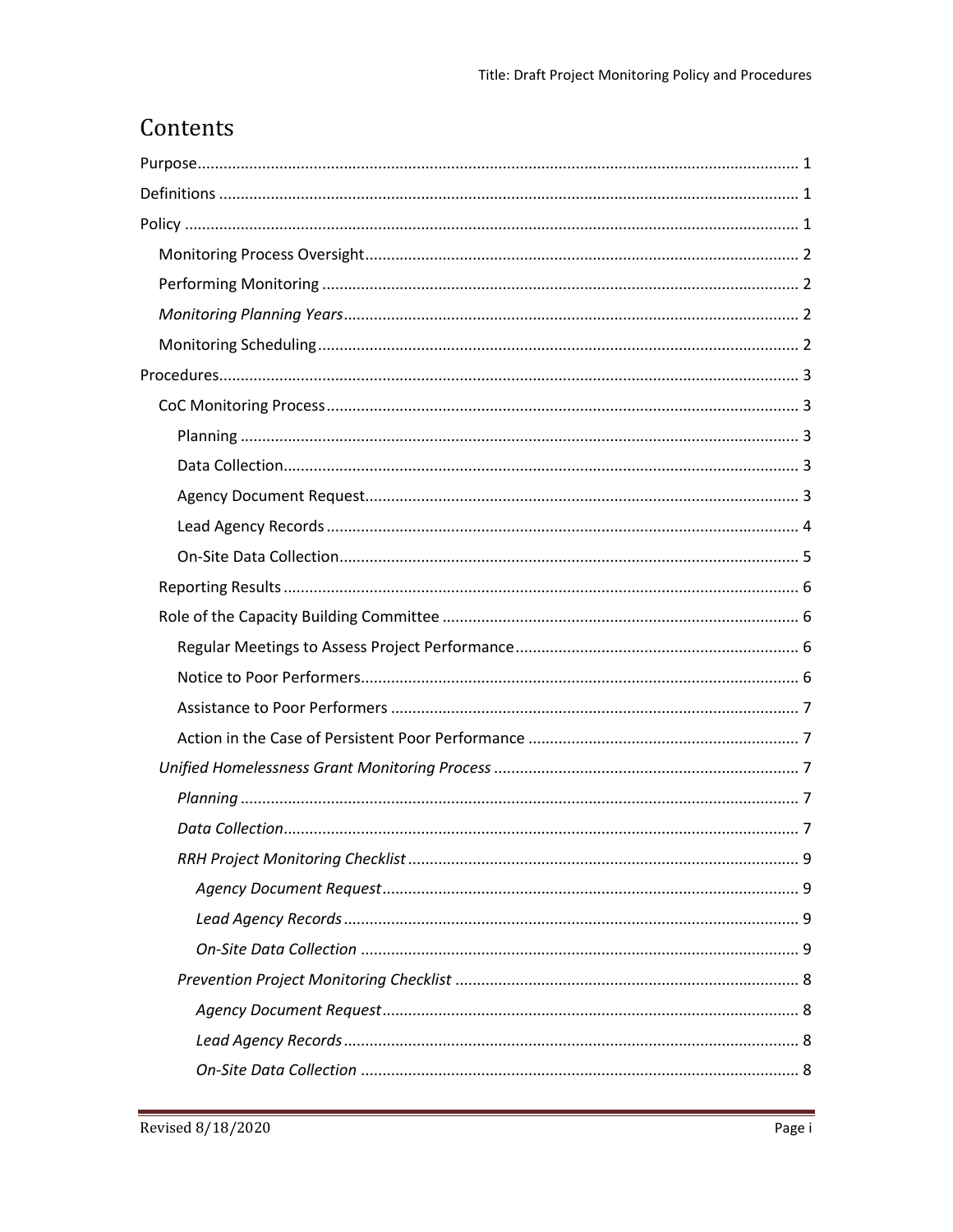| Appendix B: CoC FL-503 Unified Homelessness Grant Project Monitoring Checklists  18 |  |
|-------------------------------------------------------------------------------------|--|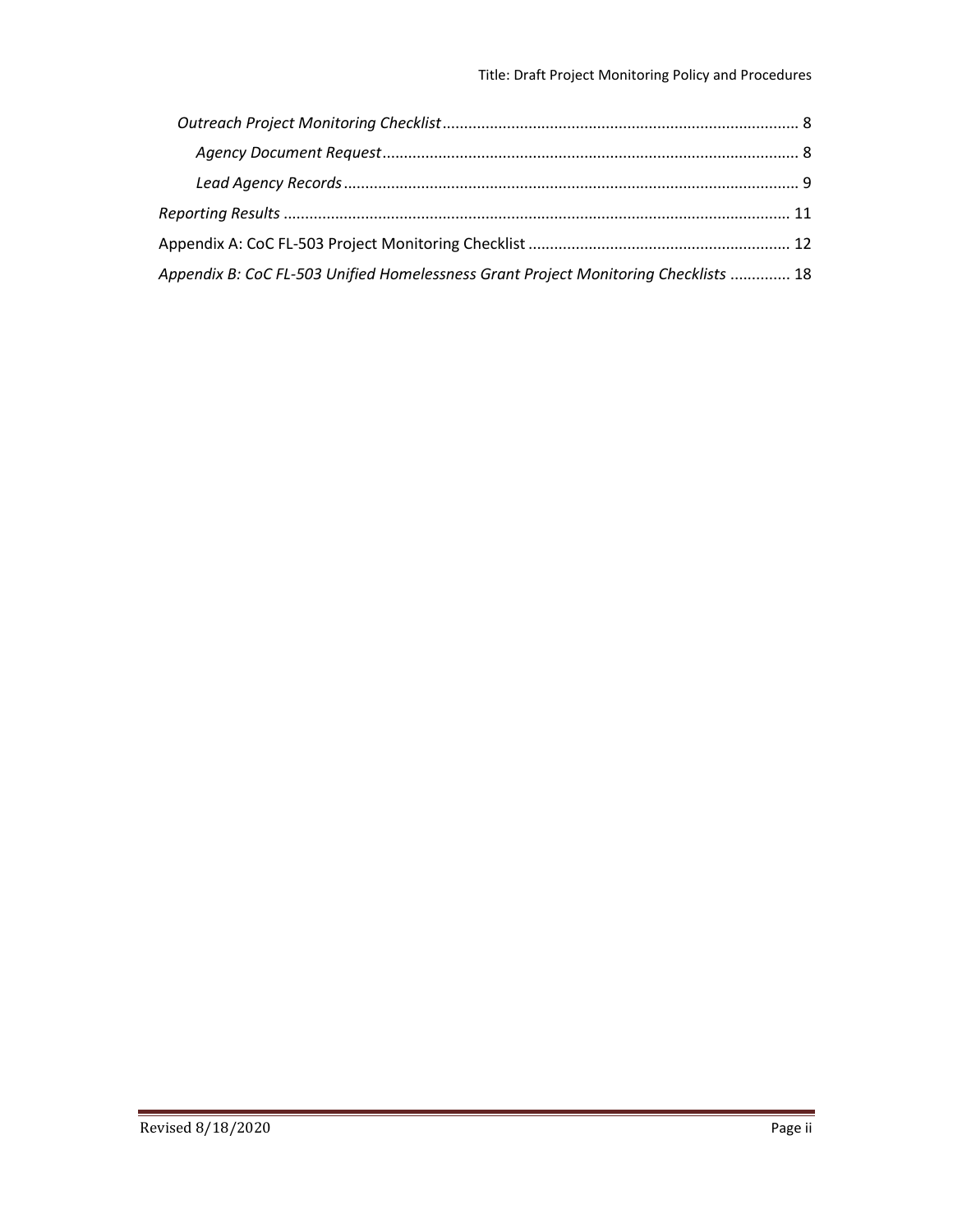# <span id="page-3-0"></span>**Purpose**

This procedure implements policy for project monitoring contained in HUD 24 CFR Part 578, Homeless Emergency Assistance and Rapid Transition to Housing: Continuum of Care Program, Interim Rule, *24 CFR Parts 91 and 576, , Homeless Emergency Assistance and Rapid Transition to Housing: Emergency Solutions Grant Program and Consolidated Plan Conforming Amendments*, *section 420.622(4) of the Florida Statutes (Challenge Grant), and section 420.622(10) of Florida Statutes(TANF)* for the Lakeland/Winter Haven/Polk County Continuum of Care. It is applicable to all Continuum of Care (CoC) grant recipients, Emergency Solutions Grant (ESG) Subrecipients, *and Unified Homelessness Grant subcontractors.* The goal is to define a process which will enable CoC program recipients and subrecipients to maintain compliance with HUD and State requirements.

# <span id="page-3-1"></span>**Definitions**

| <b>Collaborative Applicant:</b> | An eligible applicant that has been designated by the<br>Continuum of Care to apply for a grant for Continuum of Care<br>planning funds on behalf of the Continuum.                                                                                                                                                                                                                                                                                                                |
|---------------------------------|------------------------------------------------------------------------------------------------------------------------------------------------------------------------------------------------------------------------------------------------------------------------------------------------------------------------------------------------------------------------------------------------------------------------------------------------------------------------------------|
| Lead Agency:                    | Agency that is designated to carry out the activities of the CoC<br>or grant including fiscal and compliance activities. Regular<br>administrative tasks may include, but are not limited to:<br>management of the annual HUD application, coordination of<br>other funding opportunities, project and system monitoring,<br>meeting management, etc. The Lead Agency for the<br>Lakeland/Winter Haven/ Polk County Continuum of Care is the<br>Homeless Coalition of Polk County. |
| <b>Project Monitoring:</b>      | The collection and analysis of information about a project<br>undertaken while the project is ongoing. The goal of project<br>monitoring is to improve performance.                                                                                                                                                                                                                                                                                                                |
| Recipient:                      | An applicant that signs a grant agreement with the U.S.<br>Department of Housing and Urban Development (HUD), as<br>defined in Section 424 of the McKinney-Vento Act.                                                                                                                                                                                                                                                                                                              |
| Subrecipient:                   | A private nonprofit organization, State or local government, or<br>instrumentality of a State or local government that receives a<br>sub grant from the recipient to operate a project. The definition<br>of "subrecipient" is consistent with the definition of "project"<br>sponsor" found in Section 401 of the McKinney-Vento Act.                                                                                                                                             |

# <span id="page-3-2"></span>**Policy**

The Homeless Coalition of Polk County as the Lead Agency will establish and maintain standard procedures for ensuring that CoC a*nd State of Florida Unified Homelessness Grant* funds, *including the federally funded ESG*, are used in accordance with federal and state requirements and will establish and maintain sufficient records to enable the U.S. Department of Housing and Urban Development (HUD) and Florida Department of Children and Families Contract Oversight Unit to determine whether the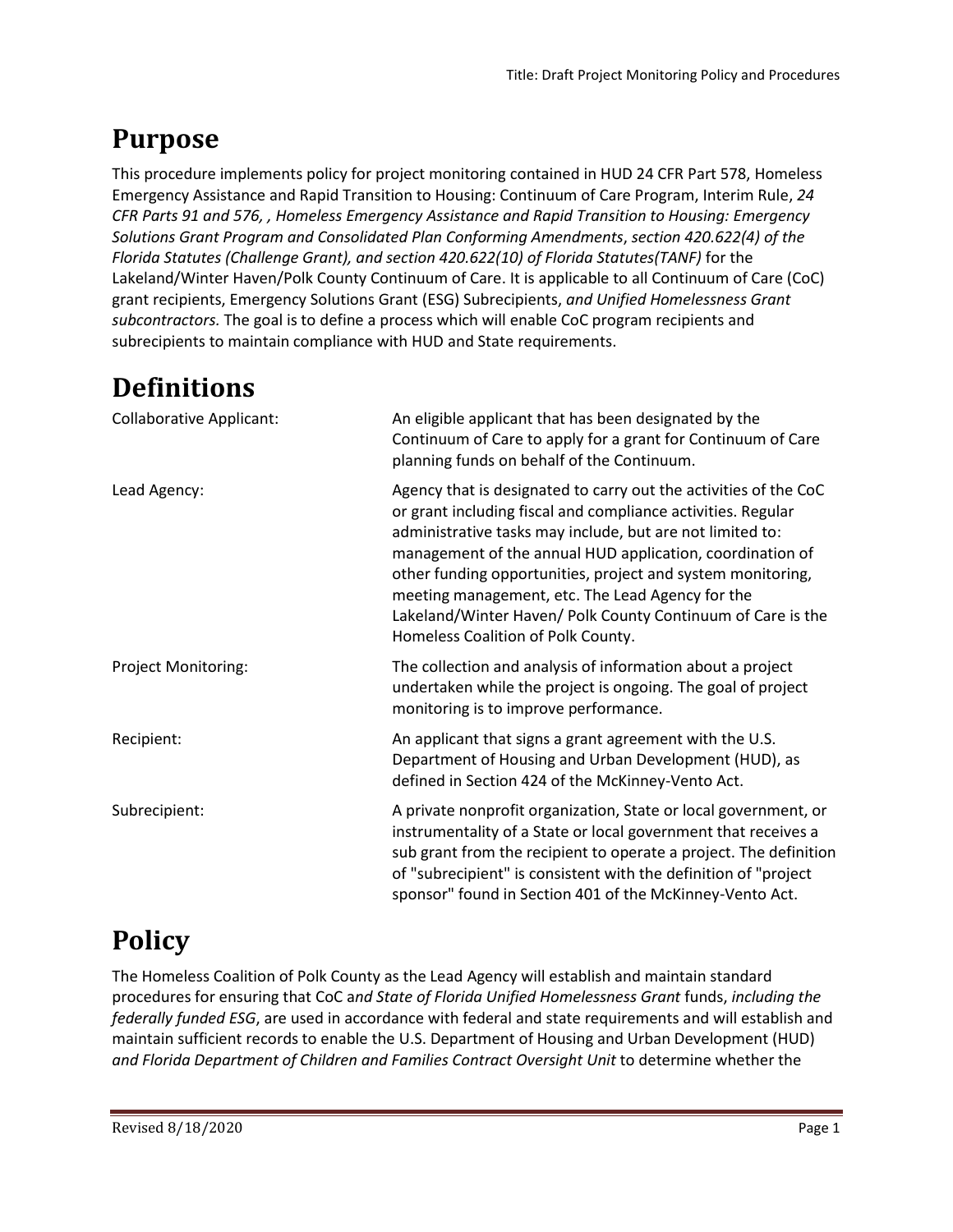recipient and its subrecipients are meeting the grant requirements. *Polk County as an ESG recipient monitors its subrecipients*.

To support this role and responsibility, CoC Program monitoring activities will include financial and program compliance outlined in 24 CFR Part 578 identified in this policy and the supporting CoC FL-503 Project Monitoring Checklist found at Appendix A.

*Unified Homelessness Grant* monitoring *activities will include financial and program compliance outlined in section 420.622(4) of the Florida Statutes (Challenge Grant), section 420.622(10) of Florida Statutes (TANF), and the Unified Homelessness Grant subcontract. The supporting CoC FL-503 Unified Contract Project Monitoring Checklists are contained in Appendix B.*

# <span id="page-4-0"></span>**Monitoring Process Oversight**

The Capacity Building Committee will oversee the project monitoring process. The committee will evaluate the monitoring process to determine its effectiveness in enabling CoC program recipients and *Unified Homelessness Grant subcontractors* enabling to maintain compliance with applicable HUD *and State of Florida* requirements. The Committee will review all monitoring reports and approve corrective actions as required.

# <span id="page-4-1"></span>**Performing Monitoring**

Under the supervision of the Lead Agency Executive Director and with the assistance and guidance of the Capacity Building Committee, the CoC planning staff will monitor and evaluate the performance of CoC *and State of Florida* funded projects, their compliance with funding requirements, and progress on agency plans to correct cited deficiencies.

# <span id="page-4-2"></span>*Monitoring Planning Years*

*The monitoring planning year for CoC project will be October 1 st through September 30th. The monitoring planning year for the Unified Homelessness Grant will be July 1st through June 30th.*

# <span id="page-4-3"></span>**Monitoring Scheduling**

All CoC projects will have annual monitoring visits, but in no case will a project go more than two years without a monitoring visit. *All Unified Homelessness Grant projects must have a monitoring visit during the grant term.*

*Separate Annual Monitoring Schedules for CoC projects and Unified Homelessness Grant projects will be developed by the CoC planning staff and approved by the Executive Director. These schedules will include all on-site monitoring visits during the monitoring planning year. A copy of an approved Annual Monitoring Schedule will be provided to each agency with a project on the schedule.*

The Lead Agency will contact the agency with a scheduled on-site visit to coordinate the visit at least two weeks before the site visit. The CoC planning staff will perform the monitoring visit.

If an agency has more than one project to be monitored on the Annual Monitoring Schedule, every effort will be made to avoid multiple requests for the same information.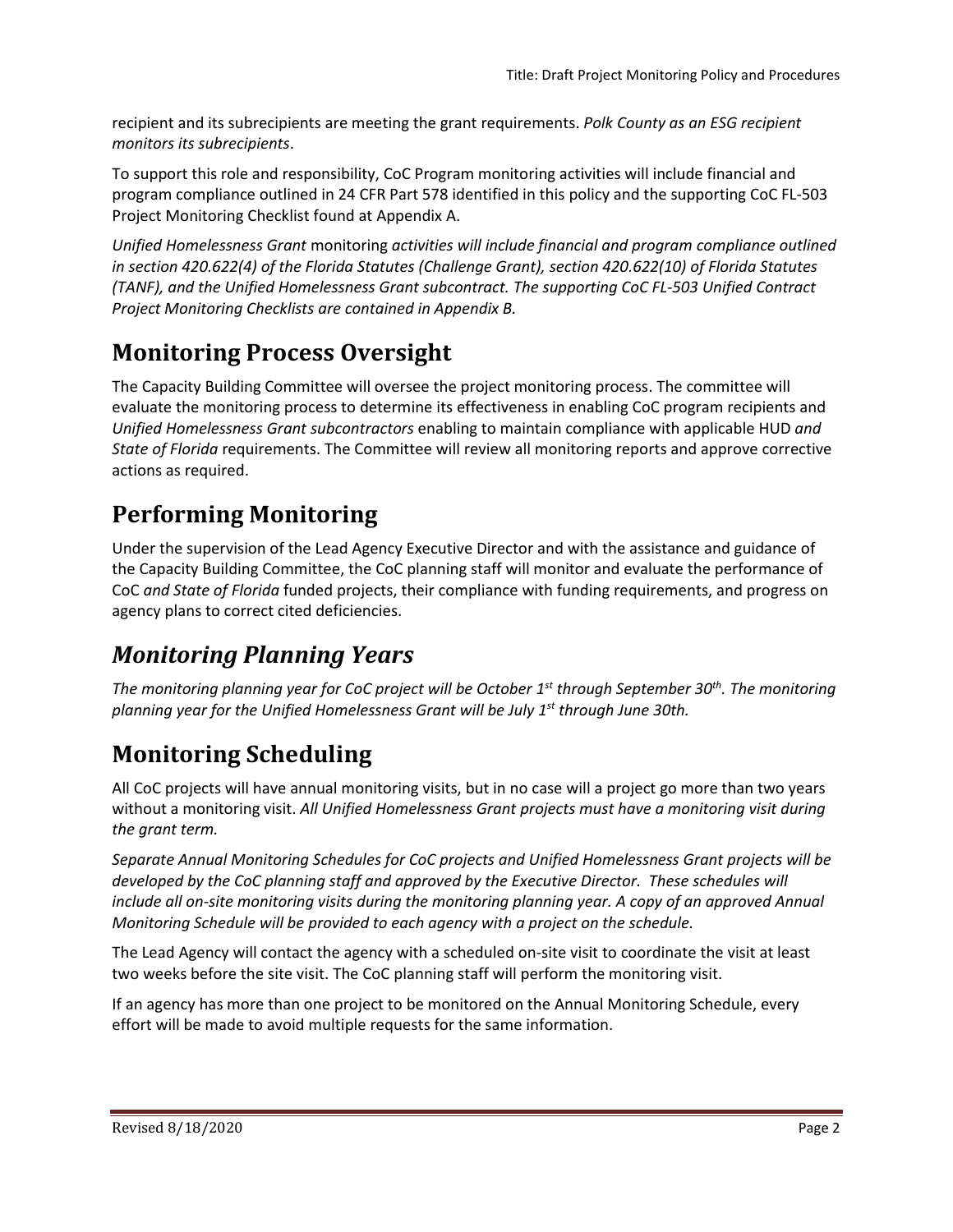# <span id="page-5-0"></span>**Procedures**

## <span id="page-5-1"></span>**CoC Monitoring Process**

## <span id="page-5-2"></span>**Planning**

Early in September a monitoring schedule for all agencies with CoC funded projects is completed for the next monitoring planning year. An approved letter informing of intent to monitor is provided to the Executive Director and Program Manager of each agency to be monitored during the year.

## <span id="page-5-3"></span>**Data Collection**

Data is collected to answer each item in the CoC FL-503 Project Monitoring Checklist (Appendix A). Sources of information include documents requested from the project agency, HMIS project reports, lead agency records, and on-site data collection. The Lead Agency will ensure that the same documents have not been requested previously.

Prior to on-site data collection certain HMIS reports will be generated and various documents will be requested from the recipient or subrecipient.

## <span id="page-5-4"></span>**Agency Document Request**

#### **Documents to be requested from subrecipient include:**

- HUD grant agreement for the project being monitored, including any amendments;
- HUD project application (renewal or new, as appropriate) for the contract year being monitored;
- Most recent Annual Performance Report (APR) submitted to HUD;
- List of all participants served in past 12 months, including admission date and discharge date, if applicable (Initials or unique identifier only);
- List of all applicants declined for admission in the past 12 months (Initials or unique identifier only;)
- Most recent complete audit for the grantee being monitored;
- Screen shots of last two eLOCCS vouchers;
- List of all staff billed to CoC or ESG contract, including name, title and % FTE billed to the contract;
- Name and title of person(s) ensuring client children are enrolled in school;
- Any HUD audit finding in the last 12 months;
- Percentage of CoC or ESG funds spent in the last full operating year;
- Written policies and procedures for the management of the CoC or ESG program including:
	- o Confidentiality policy;
	- o Conflict of Interest policy;
	- o Eligibility and intake requirements for the program being monitored;
	- $\circ$  Intake policy for the program being monitored (including all documents provided to participants and all documents participants must sign) – PSH only;
	- o Non-discrimination policy;
	- o Agency Code of Conduct;
	- $\circ$  Release of information forms provided to and completed by program participants;
	- o Process for terminating client participation in the program;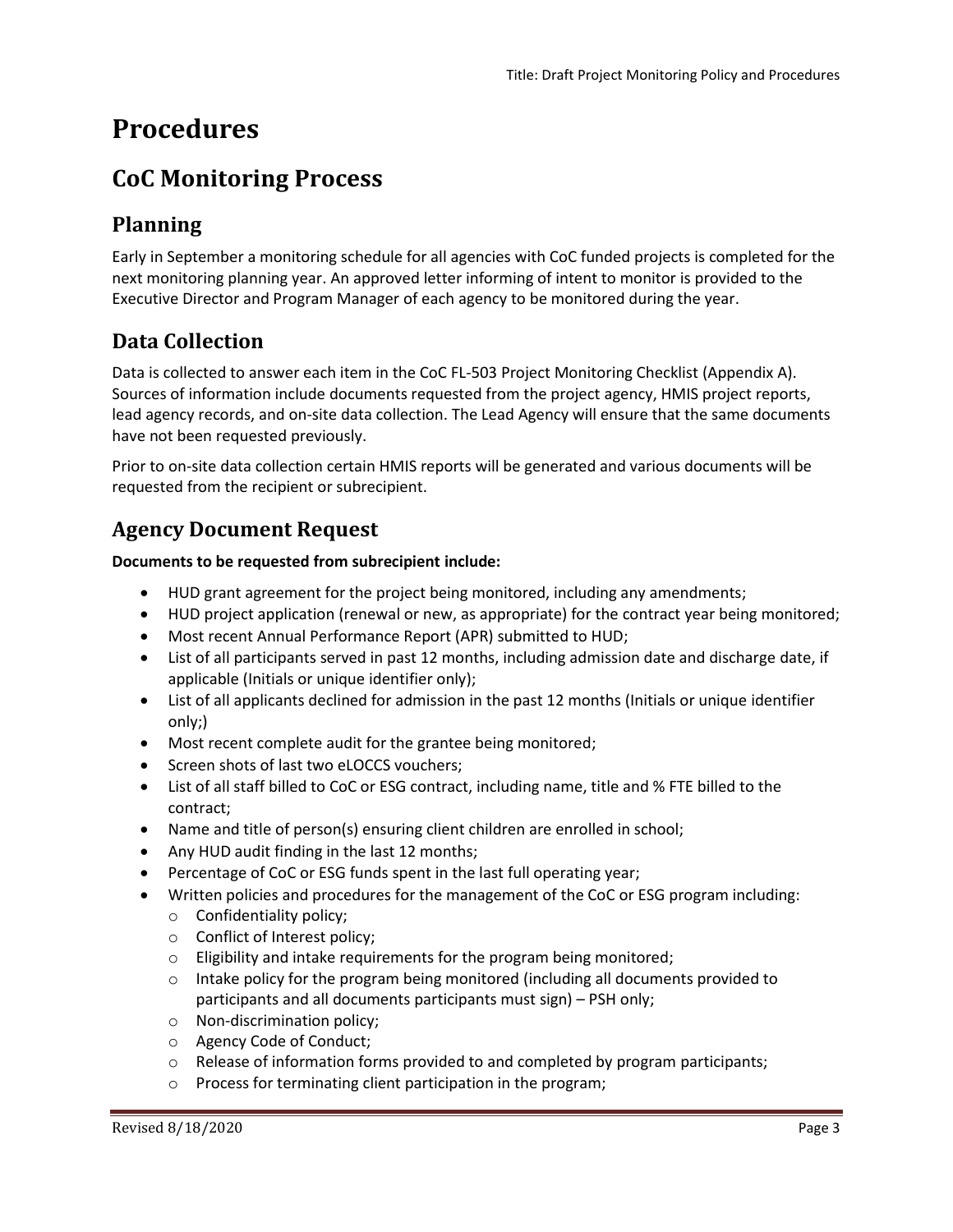- $\circ$  Ongoing assessment of supportive services needs and updating the Supportive Service Plan annually;
- o Protection of personal data;
- $\circ$  If not contracted to serve chronically homeless, policy and procedures for ensuring that turnover beds are being prioritized for the chronically homeless.
- $\circ$  Policy or procedures to ensure all clients are referred through Coordinated Entry.

#### **Documents from the data request are used to answer the following Monitoring Checklist items:**

B (2) If not contracted to serve chronically homeless, are there policies/procedures in place to ensure that turnover beds are being prioritized for the chronically homeless?

B (3) Does the grantee have procedures for the termination of client participation and due process?

B (4) Does the grantee conduct on-going assessments of the participants' supportive services needs and update the supportive service plan annually?

D (1) Does the agency have an annual independent audit? If so, obtain a copy of the auditor's report.

E (3) Does the agency have in place policies and procedures to protect hard copies (paper) with personal identifying information?

F (1) Is the grantee serving the target population stated in the Project Application (per the APR)?

F (3) Does the program have a designated staff person to ensure that children are enrolled in school and connected to appropriate services? (Name the individual in the comment box)

F (4) Were there any findings/concerns at a HUD monitoring visit within the past year?

F (6) Was the APR submitted on time? (within 90 days of program end).

F (7) Is the core data on the submitted APR accurate compared to data listed in the APR pulled from HMIS (Is the number of persons served w/in 1 person and is the outcome data all within 5%)?

F (10) What percentage of CoC funds did the program spend in their last full operating year?

### <span id="page-6-0"></span>**Lead Agency Records**

#### **HMIS reports are used to answer the following Monitoring Checklist items:**

B (1) If contracted to serve chronically homeless, is the grantee serving the number of chronically homeless stated in Project Application? (While on-site verify documentation of chronic homelessness is in client file)

C (1) Percentage of program participants remaining in permanent housing for more than 6 months (or exiting to permanent housing for TH);

C (2) Percentage of program participants receiving earned income;

C (3) Percentage of program participants receiving income from any source;

C (4) Of the clients leaving the program what percentage are exiting to permanent housing?

C (5) Data Report Card Grade;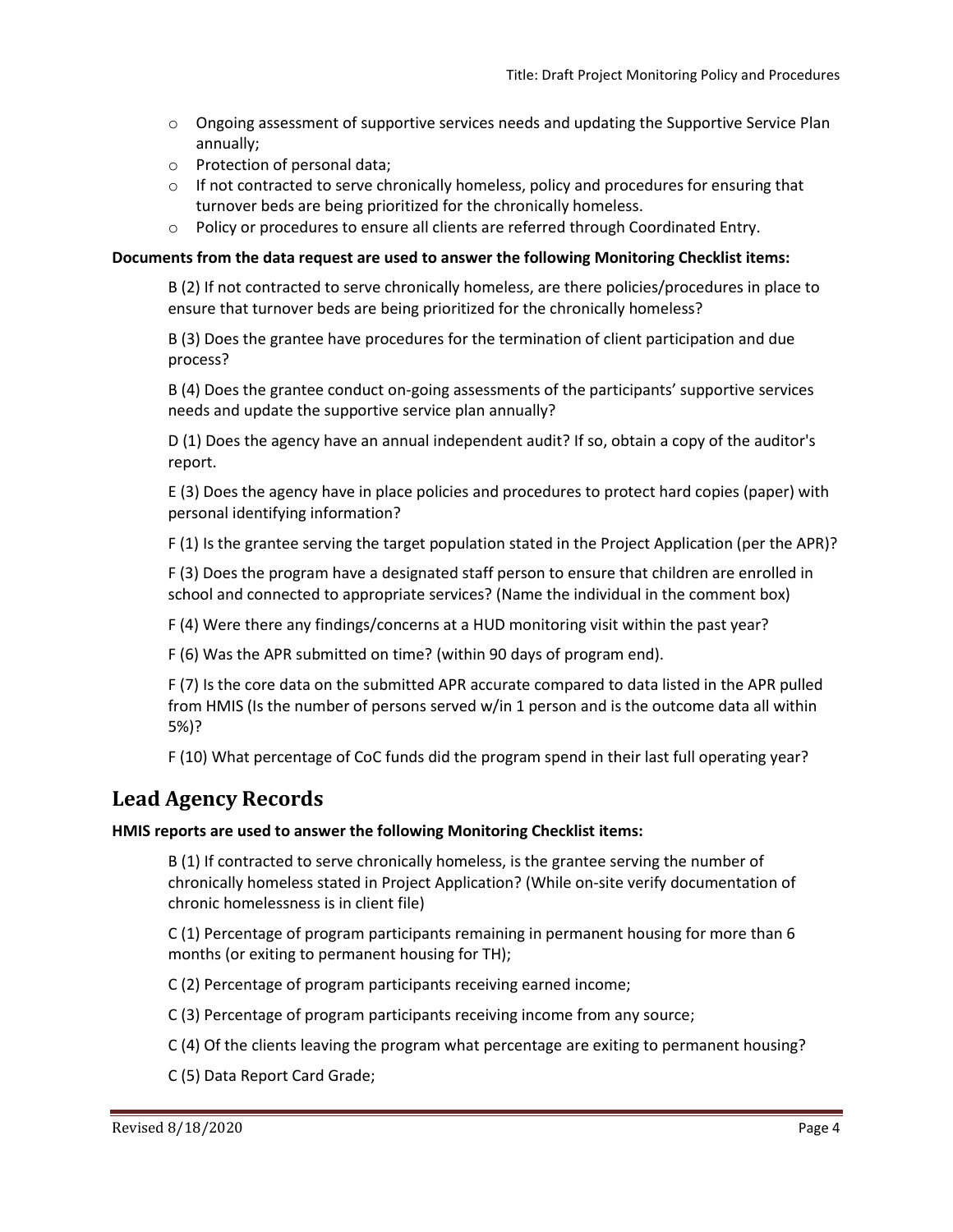C (6) The number of participants being served (compare to application on eSnaps);

#### **HCPC records are used to answer the following Monitoring Checklist items:**

- E (1) The agency has a signed HMIS Participation Agreement.
- F (5) Did the program resolve all concerns from the previous year's CoC monitoring visit?
- F (9) Is there documentation that all clients were assessed through coordinated entry.

### <span id="page-7-0"></span>**On-Site Data Collection**

On-site data collection always begins with an entry meeting with the agency's Executive Director and HMIS Agency Administrator or Program Manager. The purpose of the entrance meeting is to discuss the objectives of the monitoring visit, the authority to do project monitoring, the files and records to be examined on-site, and to answer any questions the agency has about project monitoring. The on-site monitoring visit will take place immediately following the entry meeting.

Monitoring staff will randomly select 2 case files of clients currently in the program or recently discharged and use these files to answer the following CoC FL-503 Project Monitoring Checklist items:

A (1) File includes documentation that units passed housing quality standards inspection prior to initial client move-in.

A (2) For leasing funds, are the rent amounts within the current Fair Market Rent as established by HUD for the area? Note: Fair Market Rent includes utilities.

A (3) For projects using rental assistance, do the rent amounts meet rent reasonableness criteria (HUD form in file)?

A (4) Are the rents being charged accurately calculated (< 30% of income) and re-examined annually or when there is a change income with supporting documentation found in the client files?

A (5) For CoC funded RRH, security deposit does not exceed two months' rent. In addition to the security deposit the agency may also pay the final months' rent in advance with documentation on file.

A (6) Does the file include documentation that unit has passed annual housing quality standards inspections, including an inspection within the last 12 months?

B (5) Do the reviewed client files adequately document that the individuals or families were homeless prior to entry?

B (6) For PSH projects only, do the client files reviewed adequately document the homeless individuals' disabilities?

B (7) Do participant files contain documentation of household income?

- B (8) Do participant files contain documentation of supportive services provided?
- B (9) Are clients entering the program routinely screened for mainstream resource eligibility?
- B (10) Are SOAR-trained case managers available to clients entering the program?
- B (11) What is the Bed utilization rate/persons served (compare project application to APR)?
- D (2) Were ALL grant funds expended for activities identified and approved in CoC application?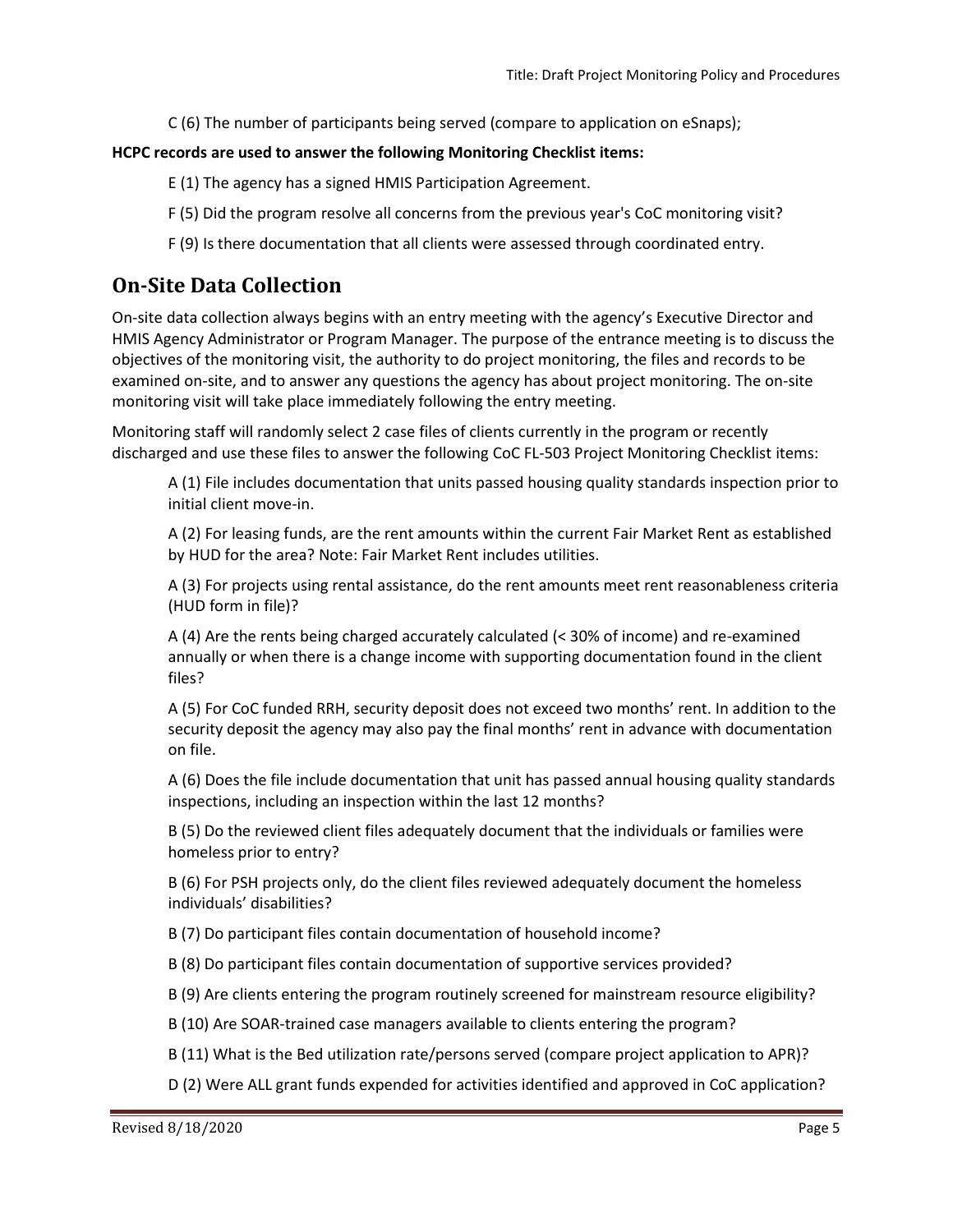D (3) Is there adequate source documentation to support ALL expended grant funds (invoices, contracts, purchase orders, time sheets, etc.)?

D (4) Does the recipient track match at least quarterly and maintain source documentation?

D (5 Does the recipient draw funds from eLOCCS at least quarterly?

E (2) The agency has a signed authorization for release of information form that it uses for any client for which the agency uses HMIS for data sharing.

E (4) The agency enters the Entry Assessment into the HMIS system within 72 hours of intake

F (2) For TH projects only, do the entry-exit dates shown in the participant files indicate that the participants did not exceed the 24-month limitation of stay?

F (8) Is there documentation that all clients are entered into HMIS?

If issues are identified in the sample files, the monitors may either sample other files or review all files depending on the severity of the issue.

The final step in the on-site visit is an exit interview to explain preliminary results of the monitoring visit.

## <span id="page-8-0"></span>**Reporting Results**

Following the site visit, the CoC planning staff will provide the agency a copy of the monitoring form reflecting any notes taken during the visit. If deficiencies were cited, the agency will receive a Notice of Monitoring Deficiencies from the CoC planning staff citing deficiencies and requesting:

- 1. An explanation for each cited deficiency; and
- 2. The agency plan for correcting cited deficiencies within 30 days.

If no deficiencies are cited the agency will receive a letter summarizing the monitoring visit and informing the agency that there were no deficiencies.

## <span id="page-8-1"></span>**Role of the Capacity Building Committee**

### <span id="page-8-2"></span>**Regular Meetings to Assess Project Performance**

The Capacity Building Committee will meet at least quarterly to receive feedback from the CoC planning staff on status reports, APRs, audits and monitoring reports, and the results of site visits in order to determine whether projects are meeting performance goals and other expectations.

### <span id="page-8-3"></span>**Notice to Poor Performers**

In the event that a project (1) is not meeting performance goals; (2) did not provide a sufficient explanation for deficiencies identified during a site visit; or (3) did not follow the plan approved by the CoC planning staff for correcting such a deficiency, the committee will re‐evaluate concerns about the project's performance and, at its discretion, instruct the CoC planning staff to send a letter to the agency requesting other or additional corrective measures.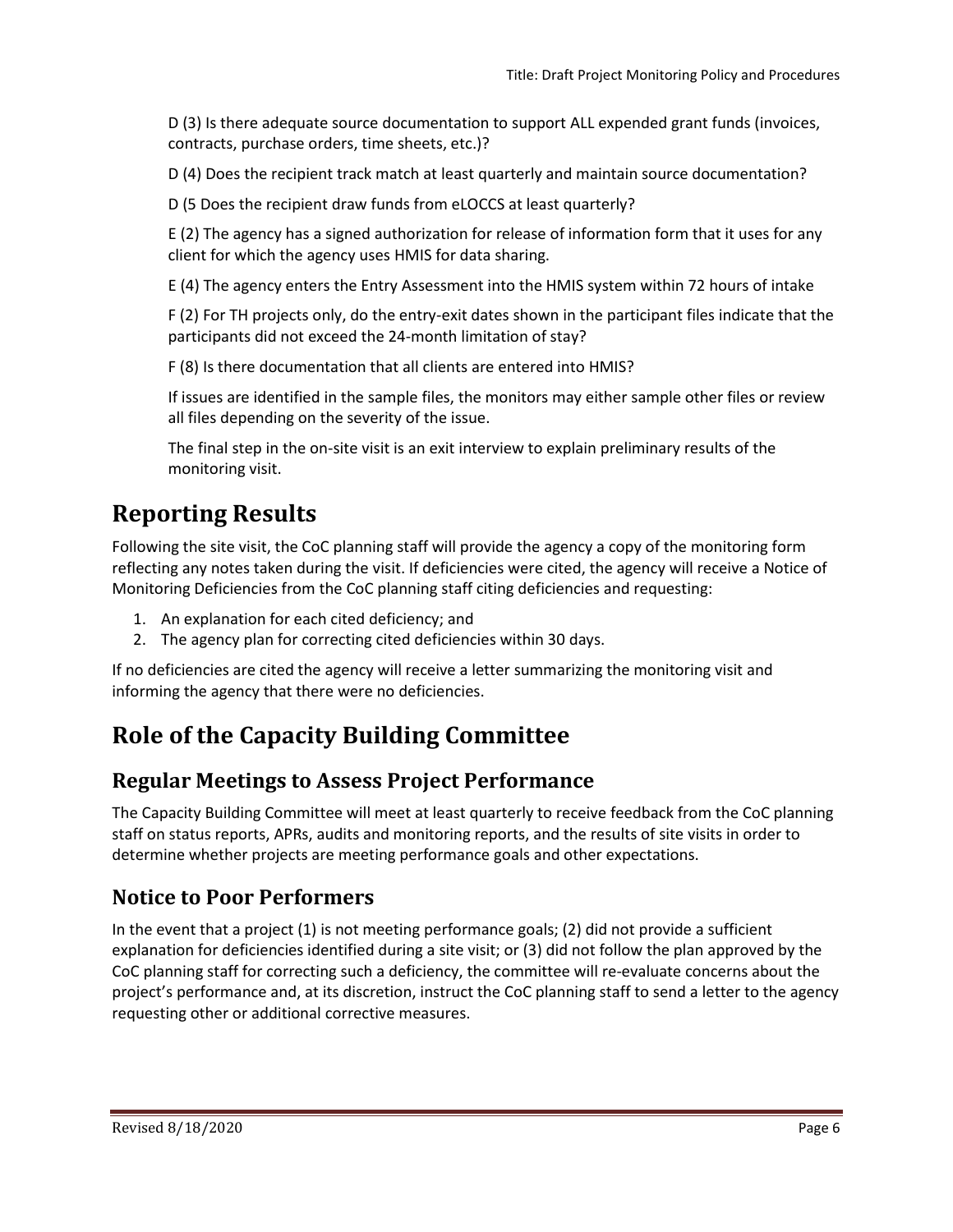## <span id="page-9-0"></span>**Assistance to Poor Performers**

The Lead Agency, through the CoC planning staff and Capacity Building Committee, will provide reasonable assistance to underperforming recipients by, among other things:

- 1. Directing them to better performing providers for guidance on techniques to improve performance;
- 2. Directing them to research, webinars, websites, and other resources that could provide useful information and instruction; and
- 3. In cases where poor performance in a area is common among CoC providers, sponsoring or helping to arrange relevant training sessions for them.

## <span id="page-9-1"></span>**Action in the Case of Persistent Poor Performance**

If an agency fails to correct deficiencies cited in a monitoring report within 180 days of receiving a Notice of Monitoring Deficiencies from the CoC, the Capacity Building Committee may recommend to the Lead Agency Executive Director that the project funds be reallocated in accordance with the Reallocation Policy and Procedure.

## <span id="page-9-2"></span>*Unified Homelessness Grant Monitoring Process*

## <span id="page-9-3"></span>*Planning*

*Within 30 calendar days after the beginning of each fiscal year a monitoring schedule and plan must be developed and submitted to the Contract Manager at the Florida Department of Children and Families.*

*The schedule shall include:*

- *The dates of the scheduled onsite visits at the subcontractor location where services are conducted;*
- *Staff interviews and personnel file checks to determine knowledge, skills, and abilities to perform grant services, and compliance with background screening requirements;*
- *The number, percentage, or methodology to determine a statistical representation of client case files to be reviewed to determine compliance with grant eligibility criteria; and*
- *The review for compliance with the Unified Homelessness Grant terms passed on to the subcontractor and subject to monitoring by Department's Contract Manager and/or Office on Homelessness.*

## <span id="page-9-4"></span>*Data Collection*

*Data is collected to answer each item in the appropriate CoC FL-503 Unified Homelessness Grant Monitoring Activity Checklists for the type of project (Appendix B). Sources of information include documents requested from the project agency, HMIS project reports, lead agency records, and on-site data collection. The Lead Agency will ensure that the same documents have not been requested previously. Prior to on-site data collection certain HMIS reports will be generated and various documents will be requested from the recipient or subrecipient.*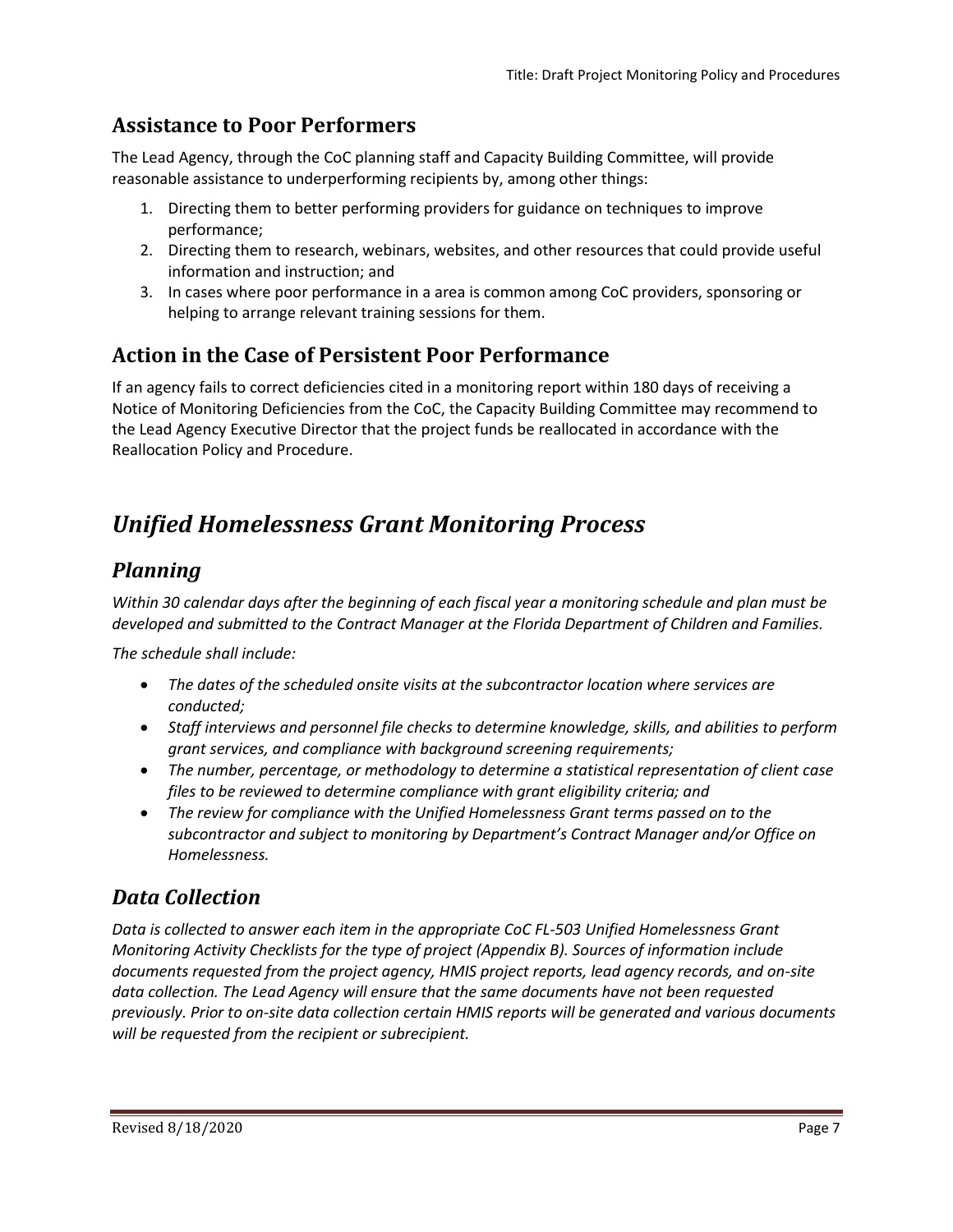## <span id="page-10-0"></span>*Prevention Project Monitoring Checklist*

#### <span id="page-10-1"></span>*Agency Document Request*

#### *Staff Job Descriptions and Resumes to be requested from subrecipient will be used to answer the following question:*

*C (2) Does staff members experience match the qualification requirements in the job description?*

#### <span id="page-10-2"></span>*Lead Agency Records*

#### *HMIS reports are used to answer the following Monitoring Checklist items:*

*B (1) Percentage of program participants remaining in permanent housing for more than 6 months.*

*B (2) Percentage of program participants receiving earned income.*

*B (3) Of the clients leaving the program what percentage are exiting to permanent housing?*

*B (4) Is the number of participants being served consistent with the number of participants targeted in the grant application? If not, please explain.*

*B (5) For TANF Prevention only, did at least 85% of the families assisted to remain in their homes and avoid becoming homeless during the ensuing year?*

*C (1) Is the subgrantee serving the target population stated in Attachment 9.7 of the Project Application?*

#### <span id="page-10-3"></span>*On-Site Data Collection*

#### *Monitoring staff will randomly select 50% of case files of clients currently in the program or recently discharged and use these files to answer the following Monitoring Checklist items:*

*A (1) Do the reviewed client files adequately document that the individuals or families were at risk of homeless prior to entry?*

*A (2) For TANF Prevention only, do the reviewed client files track the number of families served by grant funded activities and the number of individuals who make up each family unit for 12 months after the family no longer receives homelessness prevention services?*

*A (3) For ESG prevention only, do the reviewed client files document the costs of homelessness prevention necessary to help the program participant regain stability in their current housing or move into other permanent housing and achieve stability in that housing?*

*C (4) Does client satisfaction with the program from interviews track with client satisfaction survey results?*

## <span id="page-10-4"></span>*Outreach Project Monitoring Checklist*

#### <span id="page-10-5"></span>*Agency Document Request*

*Staff Job Descriptions and Resumes to be requested from subrecipient will be used to answer the following question:*

*B (2) Does staff members experience match the qualification requirements in the job description?*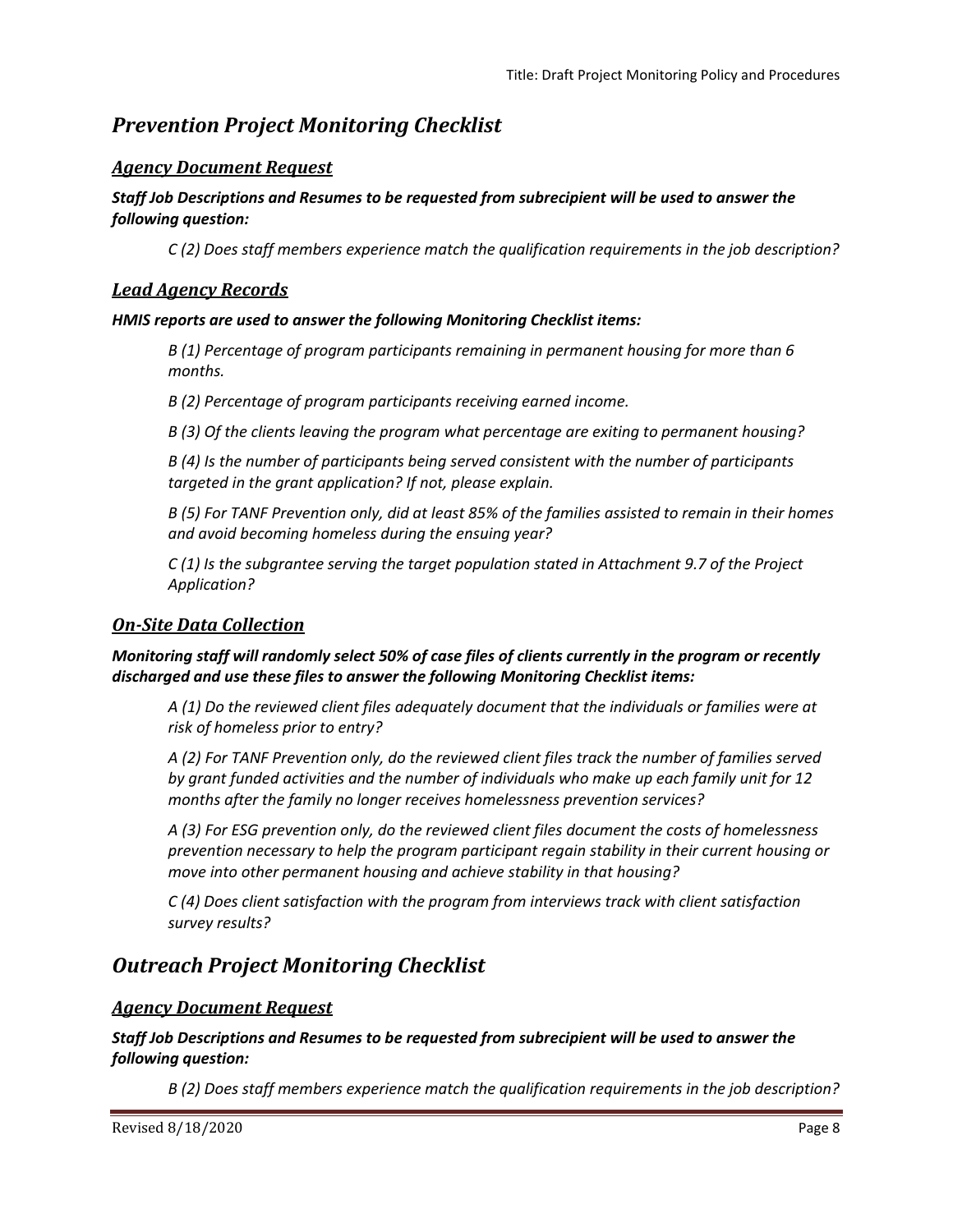#### <span id="page-11-4"></span>*Lead Agency Records*

#### *HMIS reports are used to answer the following Monitoring Checklist items:*

*A (1) Is the number of participants being served consistent with the number of participants targeted in the grant application? If not, please explain.*

*B (1) Is the subgrantee serving the target population stated in Attachment 9.7 of the Project Application?*

## <span id="page-11-0"></span>*RRH Project Monitoring Checklist*

#### <span id="page-11-1"></span>*Agency Document Request*

*Staff Job Descriptions and Resumes to be requested from subrecipient will be used to answer the following question:*

*C (3) Does staff members experience match the qualification requirements in the job description?*

#### <span id="page-11-2"></span>*Lead Agency Records*

#### *HMIS reports are used to answer the following Monitoring Checklist items:*

*B (1) Percentage of program participants remaining in permanent housing for more than 6 months.*

*B (2) Percentage of program participants receiving earned income.*

*B (3) Of the clients leaving the program what percentage are exiting to permanent housing?*

*C (1) Is the subgrantee serving the target population stated in Attachment 9.7 of the Project Application?*

#### <span id="page-11-3"></span>*On-Site Data Collection*

#### *Monitoring staff will randomly select 50% of case files of clients currently in the program or recently discharged and use these files to answer the following Monitoring Checklist items:*

*A (1) Do the reviewed client files adequately document that the individuals or families were homeless prior to entry?*

*C (2) Is the subgrantee serving the locations stated in Attachment 9.7 of the Project Application?*

*C (4) Does client satisfaction with the program from interviews track with client satisfaction survey results?*

*Rapid Rehousing projects require more comprehensive monitoring to ensure they comply with HUD and Winter Haven/Polk County Continuum of Care requirements. These requirements are addressed in the RRH Project Supplemental Checklist. The items in this checklist are not reported to the Office on Homelessness.*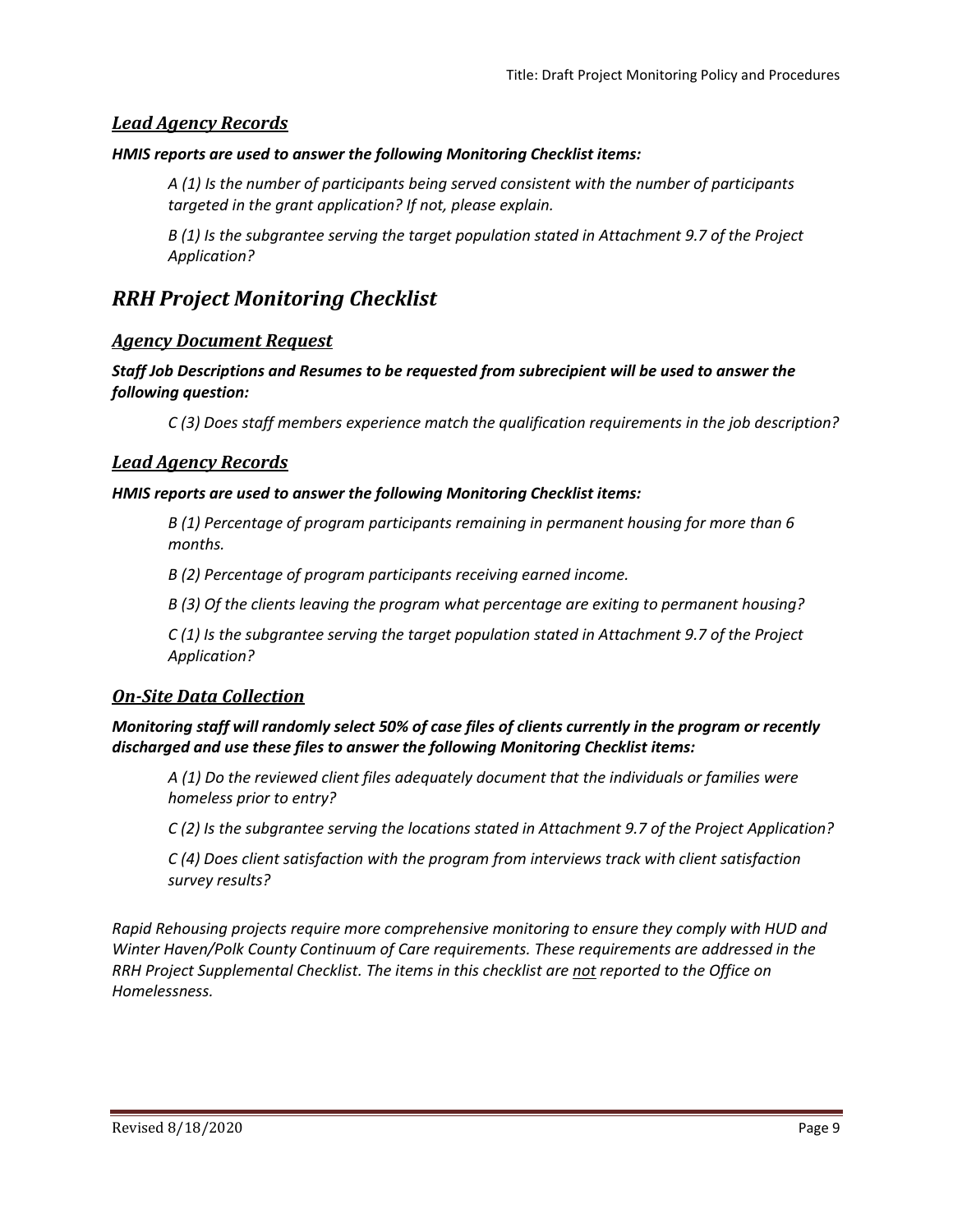## *RRH Project Supplemental Checklist*

#### *Agency Document Request*

#### *Staff Job Descriptions, Resumes, and other documents to be requested from subrecipient will be used to answer the following questions:*

*B (1) Does the grantee have procedures for the termination of client participation and due process?*

*B (2) Does the grantee conduct on-going assessments of the participants' supportive services needs and update the supportive service plan annually?*

*D (3) Does the agency have in place policies and procedures to protect hard copies (paper) with personal identifying information?*

*F (1) Does the program have a designated staff person to ensure that children are enrolled in school and connected to appropriate services? (Name the individual in the comment box)*

#### *Lead Agency Records*

#### *HMIS reports are used to answer the following Monitoring Checklist items:*

*C (1) Percentage of program participants receiving income from any source B (2) Percentage of program participants receiving earned income.*

*C (2) Data Report Card Grade.*

#### *On-Site Data Collection*

#### *Monitoring staff will randomly select 50% of case files of clients currently in the program or recently discharged and use these files to answer the following Monitoring Checklist items:*

*A (1) File includes documentation that units passed housing quality standards inspection prior to initial client move-in.*

*A (2) For projects using rental assistance, are the rent amounts the lesser of rent reasonableness criteria (HUD form in file) and Fair Market Rents (FMR)?*

*A (3) Are the rents being charged accurately calculated (< 30% of income) and re-examined annually or when there is a change income with supporting documentation found in the client files?*

*A (4) Does the file include documentation that unit has passed annual housing quality standards inspections, including an inspection within the last 12 months?*

*B (3) Do participant files contain documentation of household income?*

*B (4) Do participant files contain documentation of supportive services provided?*

*B (5) Are clients entering the program routinely screened for mainstream resource eligibility?*

*B (6) Are SOAR trained case managers available to clients entering the program?*

*D (2) The agency has a signed authorization for release of information form that it uses for any client for which the agency uses HMIS for data sharing.*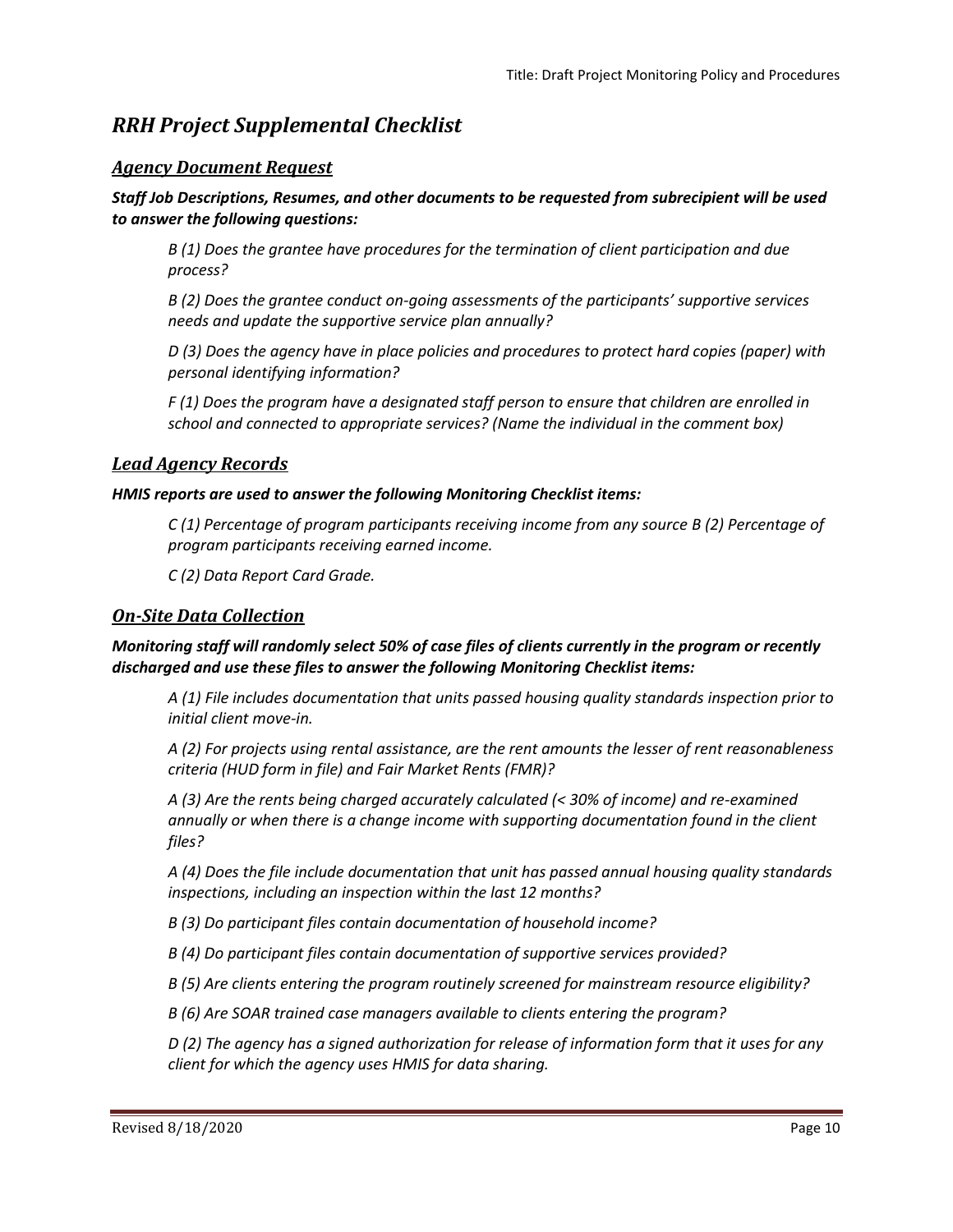*D (4) The agency enters Client Basic Demographic Data into the HMIS system within 72 hours of intake.*

*F (2) Is there documentation that all clients are entered into HMIS?*

*F (3) Is there documentation that all clients were assessed through coordinated entry.*

# <span id="page-13-0"></span>*Reporting Results*

*Following the site visit, the CoC planning staff will provide the agency a copy of the monitoring form reflecting any notes taken during the visit. If deficiencies were cited, the agency will receive a Notice of Monitoring Deficiencies from the CoC planning staff citing deficiencies and requesting an explanation of the steps the agency has taken to ensure cited deficiencies are corrected for any future subcontracts.*

*If no deficiencies are cited the agency will receive a letter summarizing the monitoring visit and informing the agency that there were no deficiencies.*

## *HCPC Reporting to the Office on Homelessness*

*On or before July 31 of each grant year a letter detailing the effectiveness evaluation on all projects must be provided to the Office on Homelessness, Department of Children and Families. This written evaluation must address the all the items contained in the project checklists except for the RRH project supplemental checklist for all subcontracted projects for the grant year.*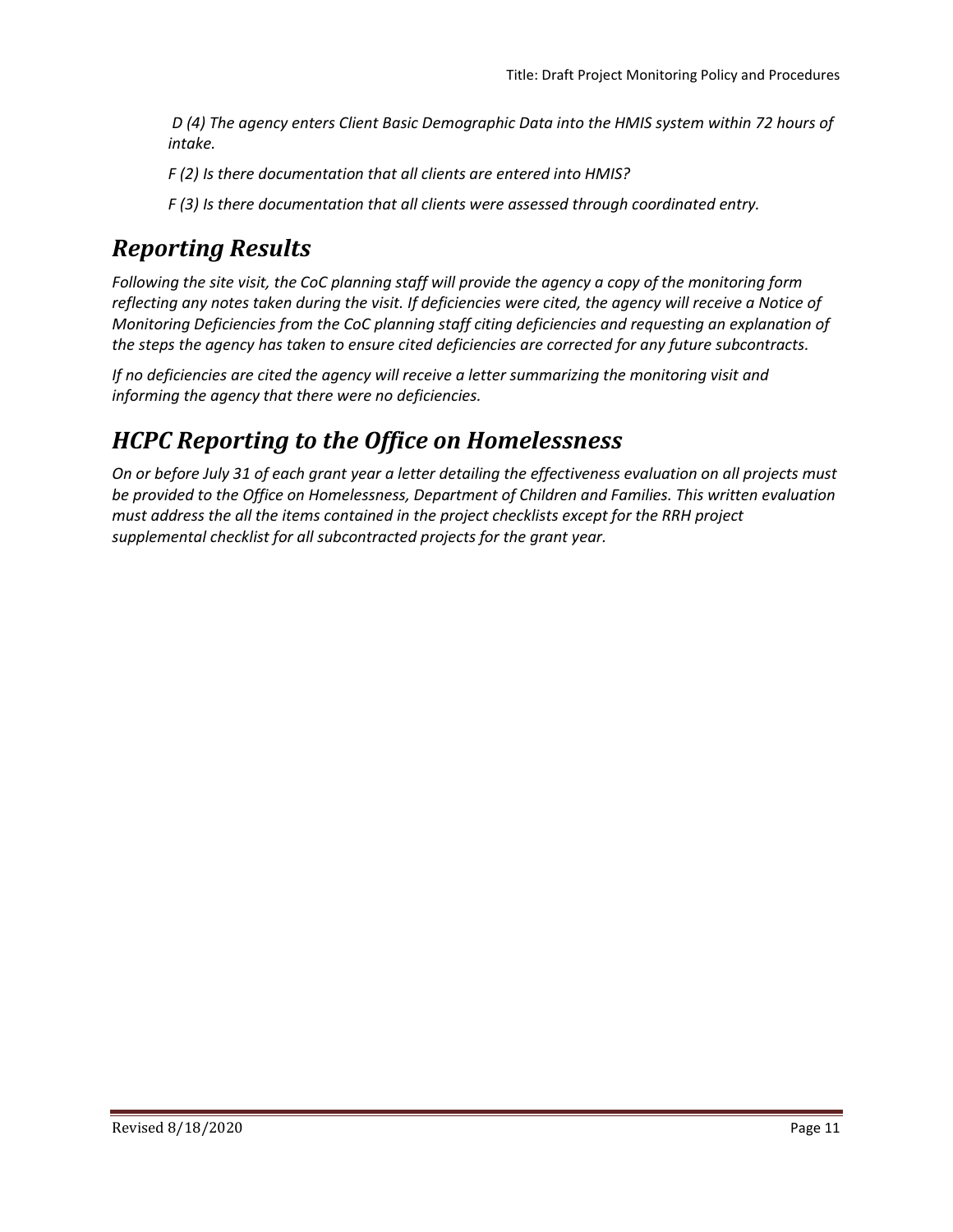# <span id="page-14-0"></span>**Appendix A: CoC FL-503 Project Monitoring Checklist**

| Name of Agency Director: Name of Agency Director: |                         | Nome of Program Manager: Nome of Program Manager: |
|---------------------------------------------------|-------------------------|---------------------------------------------------|
| Grant Number:                                     | <b>Grant Start Date</b> | <b>Grant End Date</b>                             |

Monitoring End Date \_\_\_\_\_\_\_\_\_\_\_\_\_ Name of Person Monitoring: \_\_\_\_\_\_\_\_\_\_\_\_\_\_\_\_\_\_\_\_\_

| A. Housing                                                                                                                                                                                                      | Yes, No or N/A | <b>Comments</b> |
|-----------------------------------------------------------------------------------------------------------------------------------------------------------------------------------------------------------------|----------------|-----------------|
| A (1) File includes documentation<br>that units passed housing quality<br>standards inspection prior to initial<br>client move-in.                                                                              |                |                 |
| A (2) For leasing funds, are the<br>rent amounts within the current<br>Fair Market Rent as established by<br>HUD (which includes utilities) for<br>the area? Note: Fair Market Rent<br>includes utilities.      |                |                 |
| A (3) For projects using rental<br>assistance, do the rent amounts<br>meet rent reasonableness criteria<br>(HUD form in file)?                                                                                  |                |                 |
| A (4) Are the rents being charged<br>accurately calculated (< 30% of<br>income) and re-examined annually<br>or when there is a change income<br>with supporting documentation<br>found in the client files?     |                |                 |
| A (5) For CoC funded RRH, security<br>deposit does not exceed two<br>months' rent. In addition to the<br>security deposit the agency may<br>also pay the final months' rent in<br>advance with documentation on |                |                 |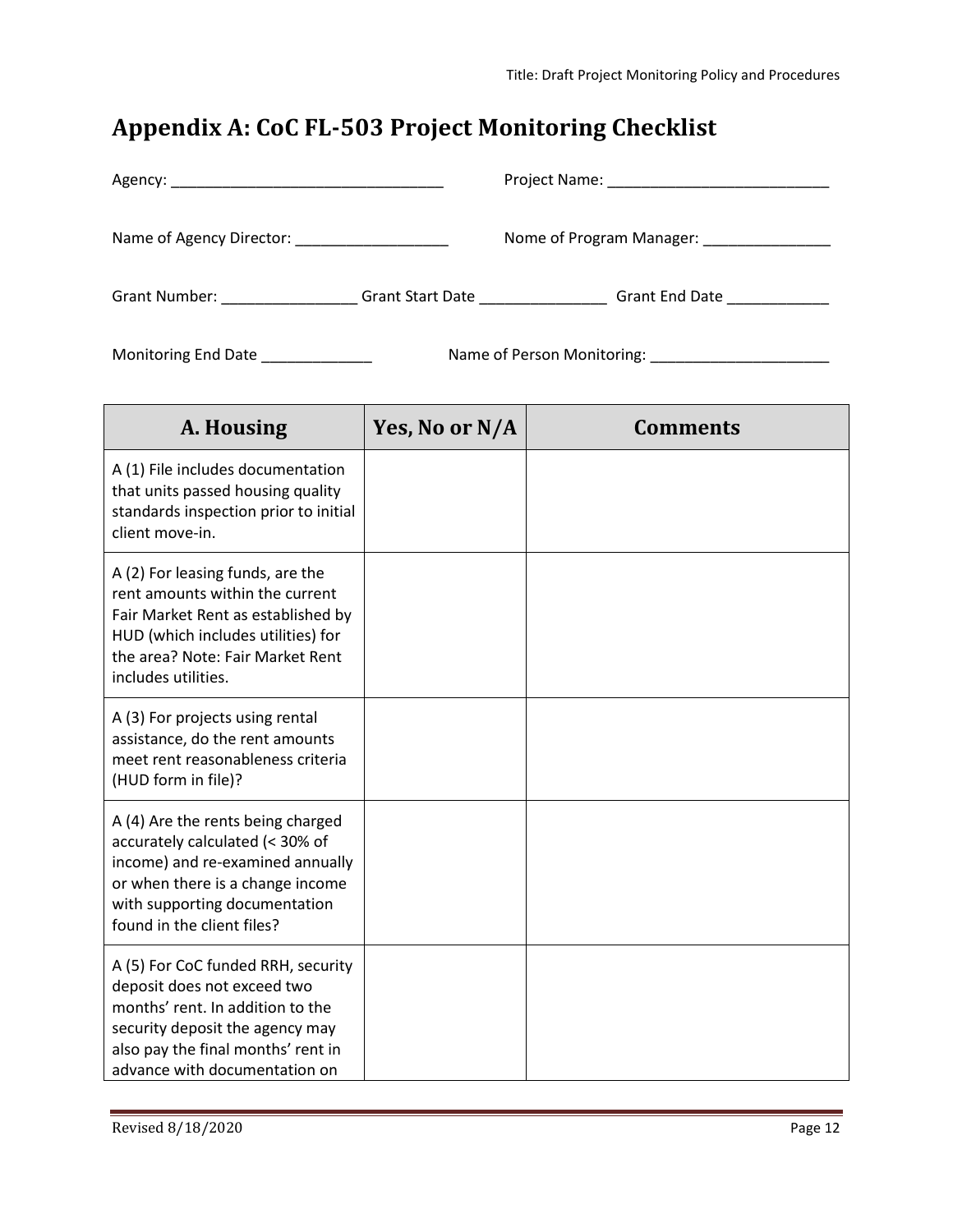| file.                                                                                                                                                                                                                           |                |                 |
|---------------------------------------------------------------------------------------------------------------------------------------------------------------------------------------------------------------------------------|----------------|-----------------|
| A (6) Does the file include<br>documentation that unit has<br>passed annual housing quality<br>standards inspections, including an<br>inspection within the last 12<br>months?                                                  |                |                 |
| <b>B.</b> Participants                                                                                                                                                                                                          | Yes, No or N/A | <b>Comments</b> |
| B (1) If contracted to serve<br>chronically homeless, is the<br>grantee serving the number of<br>chronically homeless stated in<br>Project Application?<br>(Documentation of chronic<br>homelessness must be in client<br>file) |                |                 |
| B (2) If not contracted to serve<br>chronically homeless, are there<br>policies/procedures in place to<br>ensure that turnover beds are<br>being prioritized for the<br>chronically homeless?                                   |                |                 |
| B (3) Does the grantee have<br>procedures for the termination of<br>client participation and due<br>process?                                                                                                                    |                |                 |
| B (4) Does the grantee conduct on-<br>going assessments of the<br>participants' supportive services<br>needs and update the supportive<br>service plan annually?                                                                |                |                 |
| B (5) Do the reviewed client files<br>adequately document that the<br>individuals or families were<br>homeless prior to entry?                                                                                                  |                |                 |
| B (6) For PSH projects only, do the<br>client files reviewed adequately<br>document the homeless<br>individuals' disabilities?                                                                                                  |                |                 |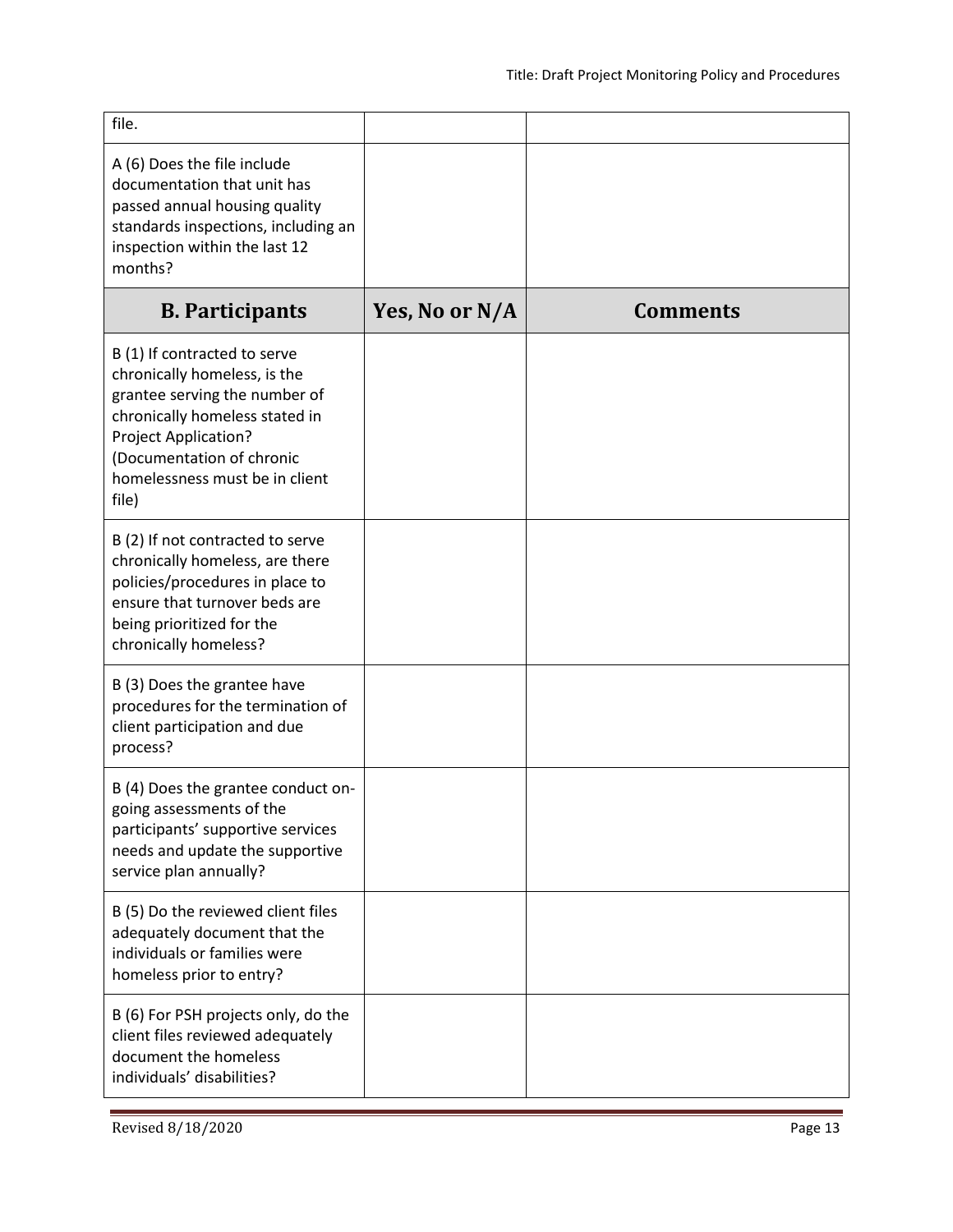| B (7) Do participant files contain<br>documentation of household<br>income?                                                                         |            |                 |
|-----------------------------------------------------------------------------------------------------------------------------------------------------|------------|-----------------|
| B (8) Do participant files contain<br>documentation of supportive<br>services provided?                                                             |            |                 |
| B (9) Are clients entering the<br>program routinely screened for<br>mainstream resource eligibility?                                                |            |                 |
| B (10) Are SOAR trained case<br>managers available to clients<br>entering the program?                                                              |            |                 |
|                                                                                                                                                     | Percentage |                 |
| B (11) What is the bed utilization<br>rate/persons served (compare<br>project application to APR)?                                                  |            |                 |
| C. Performance                                                                                                                                      |            |                 |
|                                                                                                                                                     | Percentage | <b>Comments</b> |
| C(1) Percentage of program<br>participants remaining in<br>permanent housing for more than<br>6 months (or exiting to permanent<br>housing for TH). |            |                 |
| C(2) Percentage of program<br>participants receiving earned<br>income.                                                                              |            |                 |
| C (3) Percentage of program<br>participants receiving income from<br>any source                                                                     |            |                 |
| C (4) Of the clients leaving the<br>program what percentage are<br>exiting to permanent housing?                                                    |            |                 |
|                                                                                                                                                     | Grade      |                 |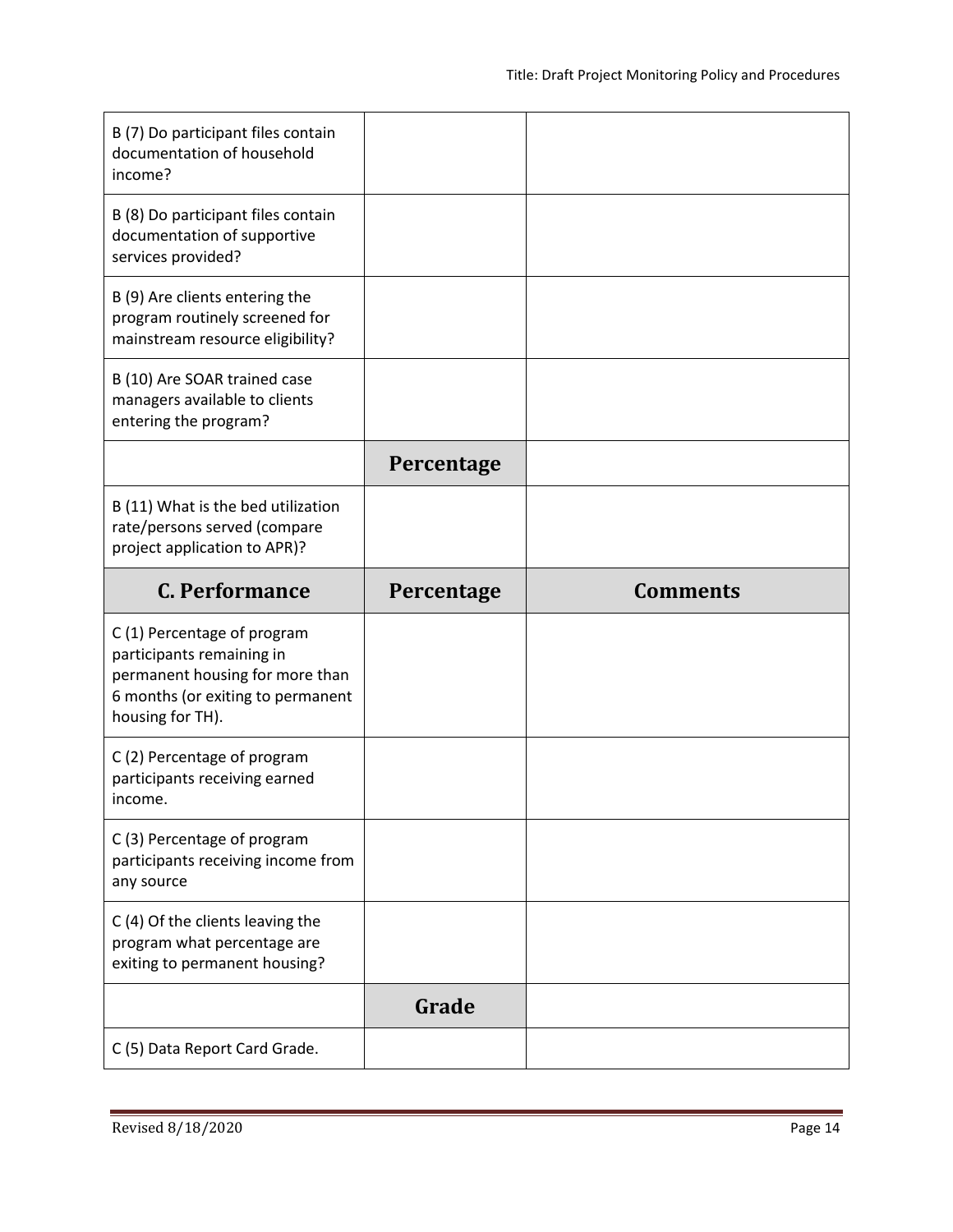|                                                                                                                                                                      | Yes, No or N/A |                 |
|----------------------------------------------------------------------------------------------------------------------------------------------------------------------|----------------|-----------------|
| C(6) Is the number of participants<br>being served consistent with the<br>number of participants targeted in<br>the grant application? If not,<br>please explain.    |                |                 |
| <b>D.</b> Financial<br><b>Management</b>                                                                                                                             | Yes, No or N/A | <b>Comments</b> |
| D (1) Does the agency have an<br>annual independent audit? If so,<br>obtain a copy of the auditor's<br>report.                                                       |                |                 |
| D (2) Were ALL grant funds<br>expended for activities identified<br>and approved in CoC application?                                                                 |                |                 |
| D (3) Is there adequate source<br>documentation to support ALL<br>expended grant funds (invoices,<br>contracts, purchase orders, time<br>sheets, etc.)?              |                |                 |
| D (4) Does the recipient track<br>match at least quarterly and<br>maintain source documentation?                                                                     |                |                 |
| D (5) Does the recipient draw<br>funds from eLOCCS at least<br>quarterly?                                                                                            |                |                 |
| E. HMIS                                                                                                                                                              | Yes, No or N/A | <b>Comments</b> |
| E (1) The agency has a signed<br>HMIS participation Agreement.                                                                                                       |                |                 |
| E (2) The agency has a signed<br>authorization for release of<br>information form that it uses for<br>any client for which the agency<br>uses HMIS for data sharing. |                |                 |
| E (3) Does the agency have in                                                                                                                                        |                |                 |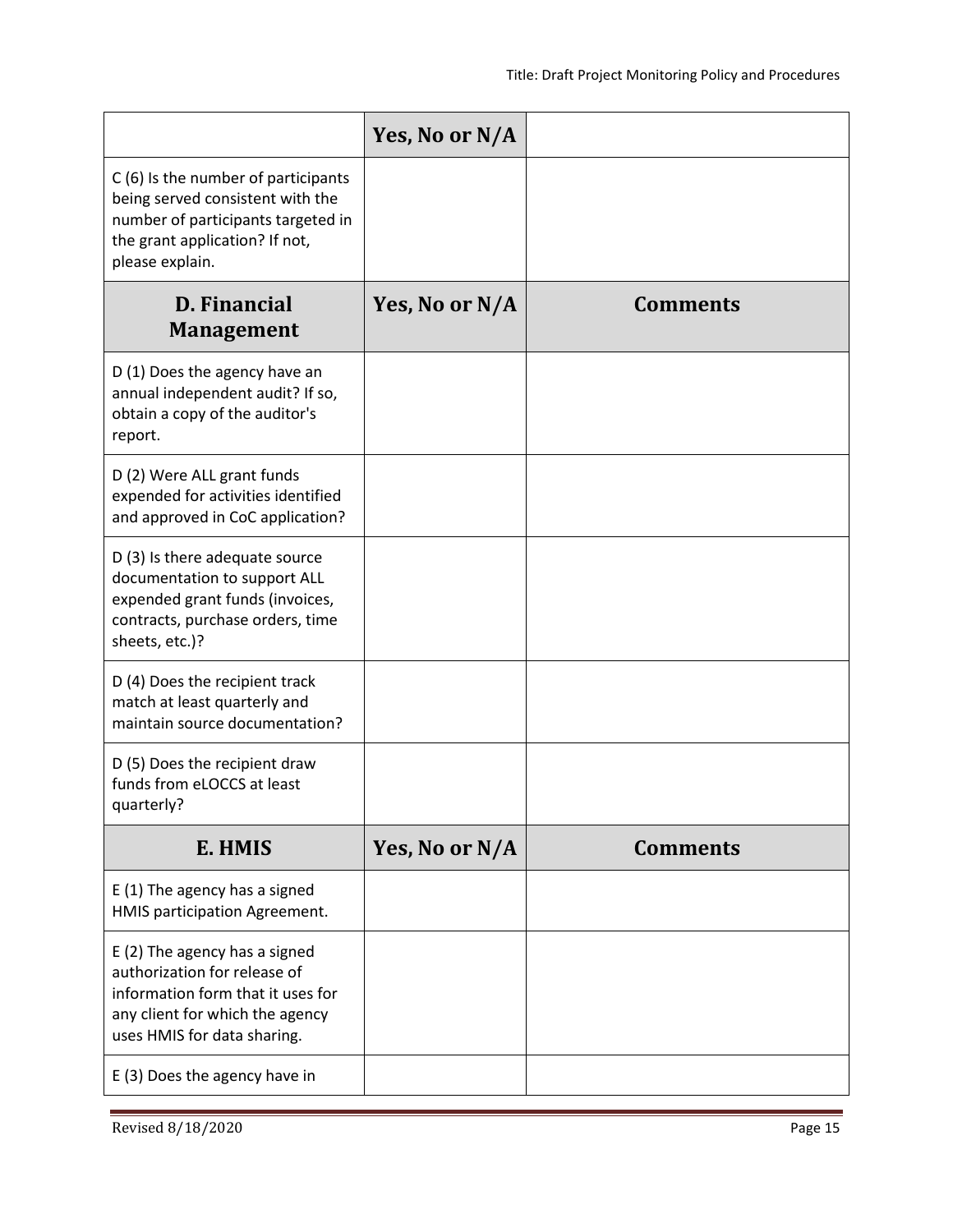| place policies and procedures to<br>protect hard copies (paper) with<br>personal identifying information?                                                                                                         |                |                 |
|-------------------------------------------------------------------------------------------------------------------------------------------------------------------------------------------------------------------|----------------|-----------------|
| E (4) The agency enters the Entry<br>Assessment into the HMIS system<br>within 72 hours of intake.                                                                                                                |                |                 |
| F. Other                                                                                                                                                                                                          | Yes, No or N/A | <b>Comments</b> |
| $F(1)$ is the grantee serving the<br>target population stated in the<br>Project Application (per the APR)?                                                                                                        |                |                 |
| F (2) For TH projects only, do the<br>entry-exit dates shown in the<br>participant files indicate that the<br>participants did not exceed the 24-<br>month limitation of stay?                                    |                |                 |
| F (3) Does the program have a<br>designated staff person to ensure<br>that children are enrolled in school<br>and connected to appropriate<br>services? (Name the individual in<br>the comment box)               |                |                 |
| $F(4)$ Were there any<br>findings/concerns at a HUD<br>monitoring visit within the past<br>year?                                                                                                                  |                |                 |
| F (5) Did the program resolve all<br>concerns from the previous year's<br>CoC monitoring visit?                                                                                                                   |                |                 |
| F (6) Was the APR submitted on<br>time? (within 90 days of program<br>end)                                                                                                                                        |                |                 |
| F (7) Is the core data on the<br>submitted APR accurate compared<br>to data listed in the APR pulled<br>from HMIS (Is the number of<br>persons served w/in 1 person and<br>is the outcome data all within<br>5%)? |                |                 |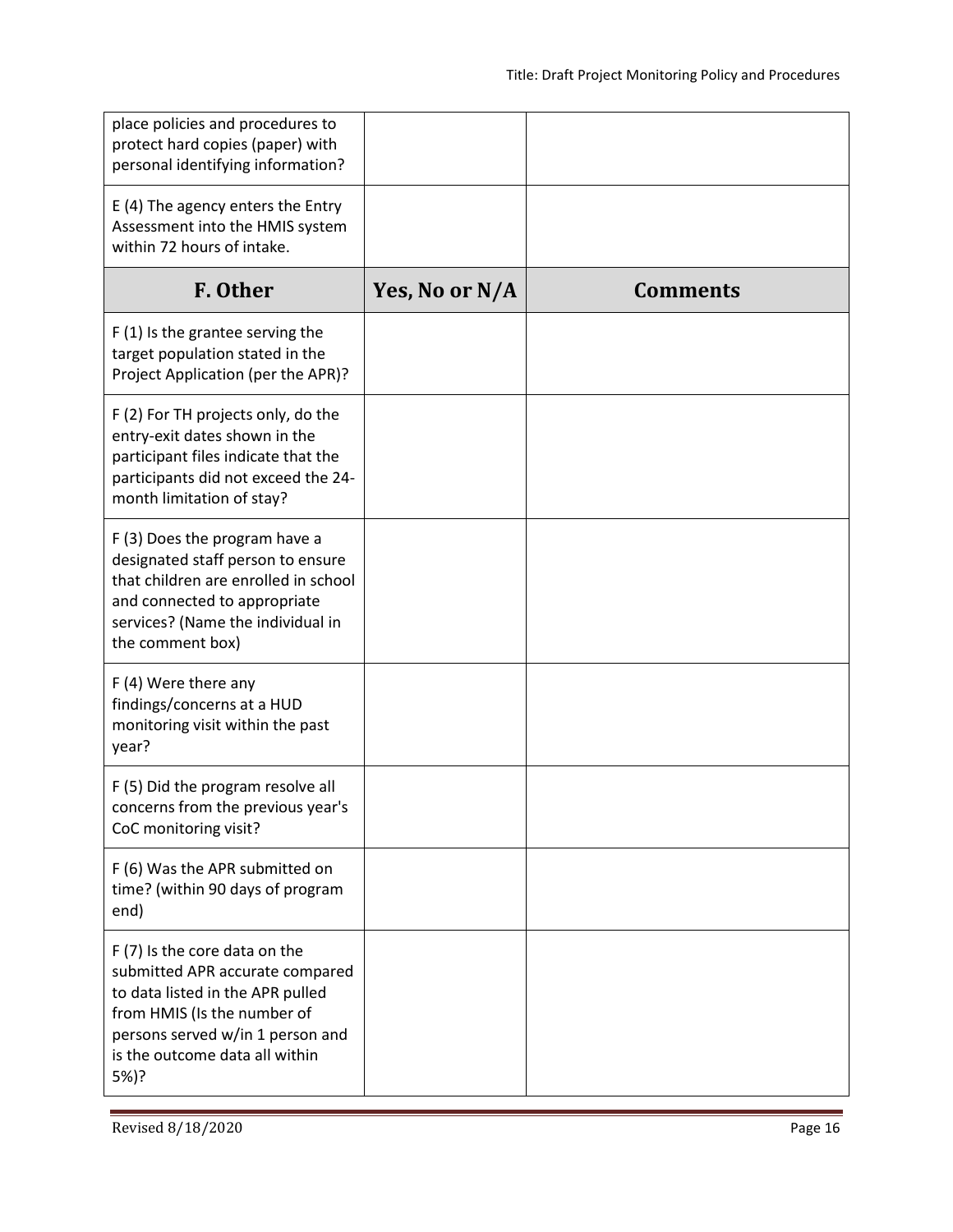| F (8) Is there documentation that<br>all clients are entered into HMIS?                      |            |  |
|----------------------------------------------------------------------------------------------|------------|--|
| F (9) Is there documentation that<br>all clients were assessed through<br>coordinated entry. |            |  |
|                                                                                              |            |  |
|                                                                                              | Percentage |  |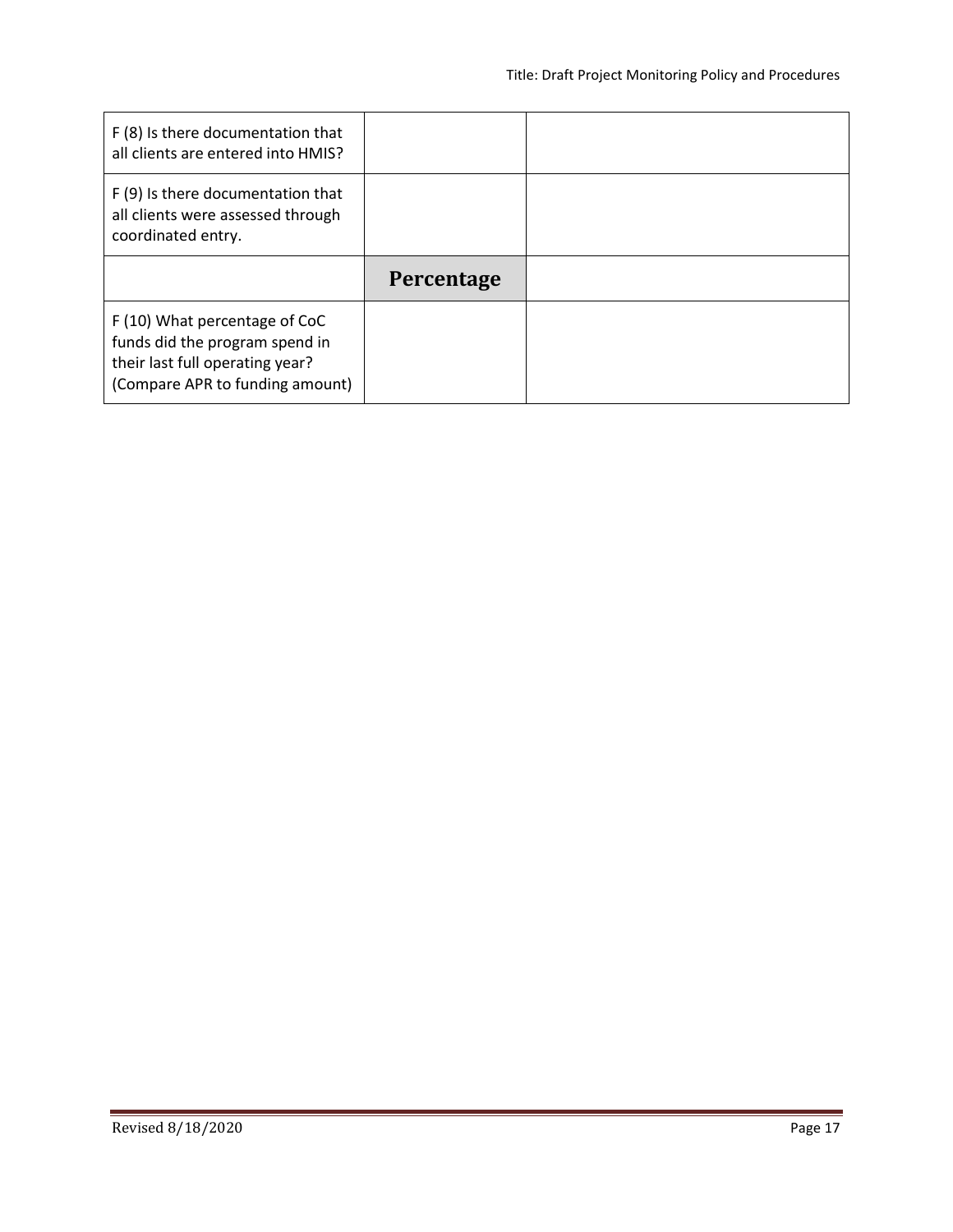## <span id="page-20-0"></span>*Appendix B: CoC FL-503 Unified Homelessness Grant Project Monitoring Checklists*

### **Outreach Project Checklist**

| Agency:                  | Project Name: |  |
|--------------------------|---------------|--|
| Name of Program Manager: | Grant Number: |  |

| <b>B.</b> Performance                                                                                                                                              | Yes, No<br>or $N/A$ | <b>Comments</b> |
|--------------------------------------------------------------------------------------------------------------------------------------------------------------------|---------------------|-----------------|
| A (1) Is the number of participants<br>being served consistent with the<br>number of participants targeted in the<br>grant application? If not, please<br>explain. |                     |                 |
| <b>B.</b> Other                                                                                                                                                    | Yes, No<br>or $N/A$ | <b>Comments</b> |
| B (1) Is the subgrantee serving the<br>target population stated in<br>Attachment 9.7 of the Project<br>Application?                                                |                     |                 |
| B (2) Does staff members experience<br>match the qualification requirements<br>in the job description?                                                             |                     |                 |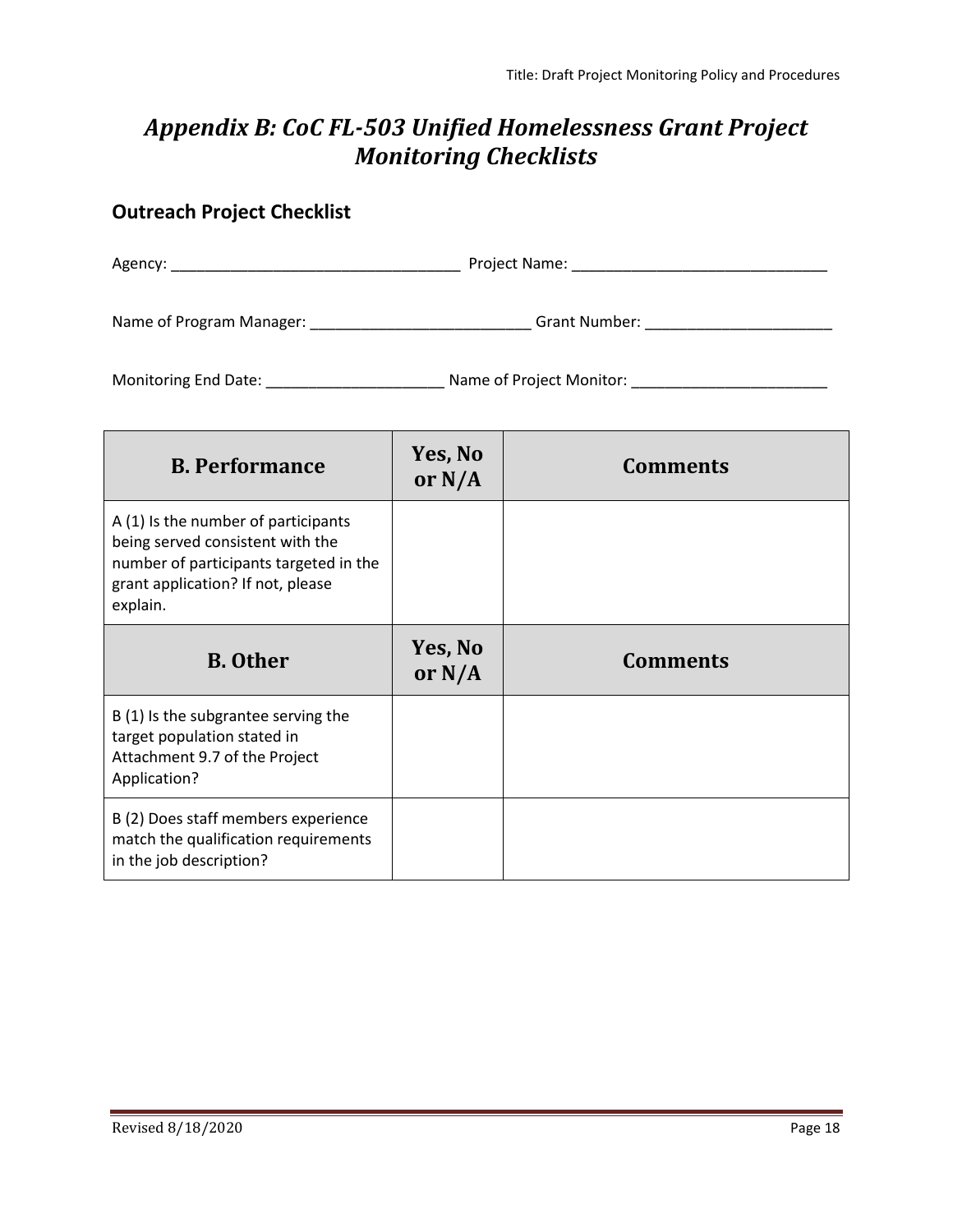### **Prevention Project Checklist**

| Agency: | Name:<br><u>חםות</u><br>. |
|---------|---------------------------|
|         |                           |

Name of Program Manager: \_\_\_\_\_\_\_\_\_\_\_\_\_\_\_\_\_\_\_\_\_\_\_\_\_\_\_\_\_\_\_\_Grant Number: \_\_\_\_\_\_\_\_\_\_\_\_\_\_\_\_\_\_\_\_\_\_\_\_\_\_\_\_\_

| A. Participants                                                                                                                                                                                                                                                                                 | Yes, No or<br>N/A | <b>Comments</b> |
|-------------------------------------------------------------------------------------------------------------------------------------------------------------------------------------------------------------------------------------------------------------------------------------------------|-------------------|-----------------|
| A (1) Do the reviewed client files<br>adequately document that the<br>individuals or families met the at risk<br>of homelessness criteria prior to<br>entry?                                                                                                                                    |                   |                 |
| A (2) For TANF Prevention only, do<br>the reviewed client files track the<br>number of families served by grant<br>funded activities and the number of<br>individuals who make up each family<br>unit for 12 months after the family<br>no longer receives homelessness<br>prevention services? |                   |                 |
| A (3) For ESG prevention only, do the<br>reviewed client files document the<br>costs of homelessness prevention<br>necessary to help the program<br>participant regain stability in their<br>current housing or move into other<br>permanent housing and achieve<br>stability in that housing?  |                   |                 |
| <b>B. Performance</b>                                                                                                                                                                                                                                                                           | Percentage        | <b>Comments</b> |
| B (1) Percentage of program<br>participants remaining in permanent<br>housing for more than 6 months.                                                                                                                                                                                           |                   |                 |
| B (2) Percentage of program<br>participants receiving earned                                                                                                                                                                                                                                    |                   |                 |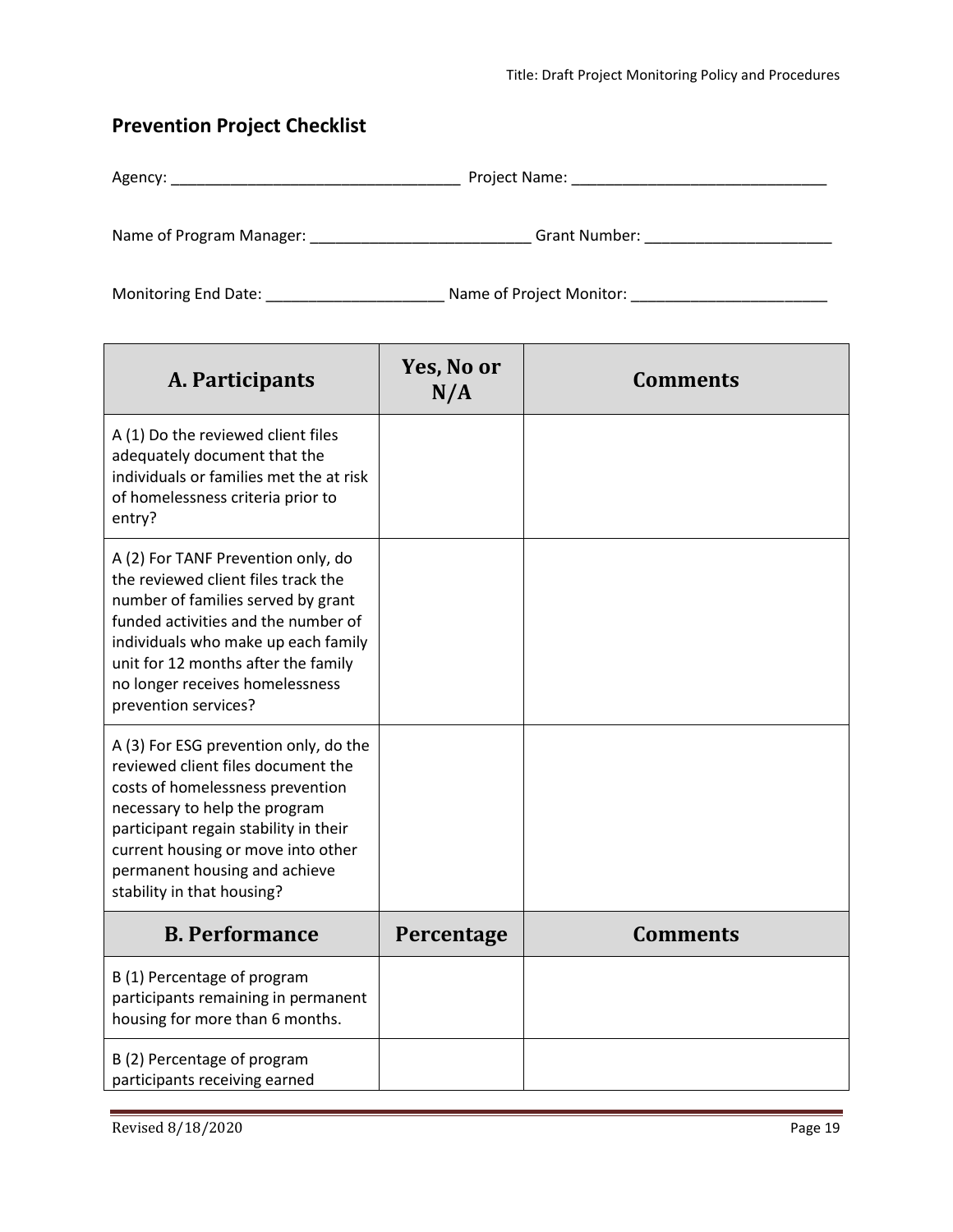| income.                                                                                                                                                            |                   |                 |
|--------------------------------------------------------------------------------------------------------------------------------------------------------------------|-------------------|-----------------|
| B (3) Of the clients leaving the<br>program what percentage are exiting<br>to permanent housing?                                                                   |                   |                 |
|                                                                                                                                                                    | Yes, No or<br>N/A |                 |
| B (4) Is the number of participants<br>being served consistent with the<br>number of participants targeted in<br>the grant application? If not, please<br>explain. |                   |                 |
| B (5) For TANF Prevention only, did<br>at least 85% of the families assisted<br>to remain in their homes and avoid<br>becoming homeless during the                 |                   |                 |
| ensuing year?                                                                                                                                                      |                   |                 |
| C. Other                                                                                                                                                           | Yes, No or<br>N/A | <b>Comments</b> |
| $C(1)$ is the subgrantee serving the<br>target population stated in<br>Attachment 9.7 of the Project<br>Application?                                               |                   |                 |
| C (2) Does staff members experience<br>match the qualification<br>requirements in the job description?                                                             |                   |                 |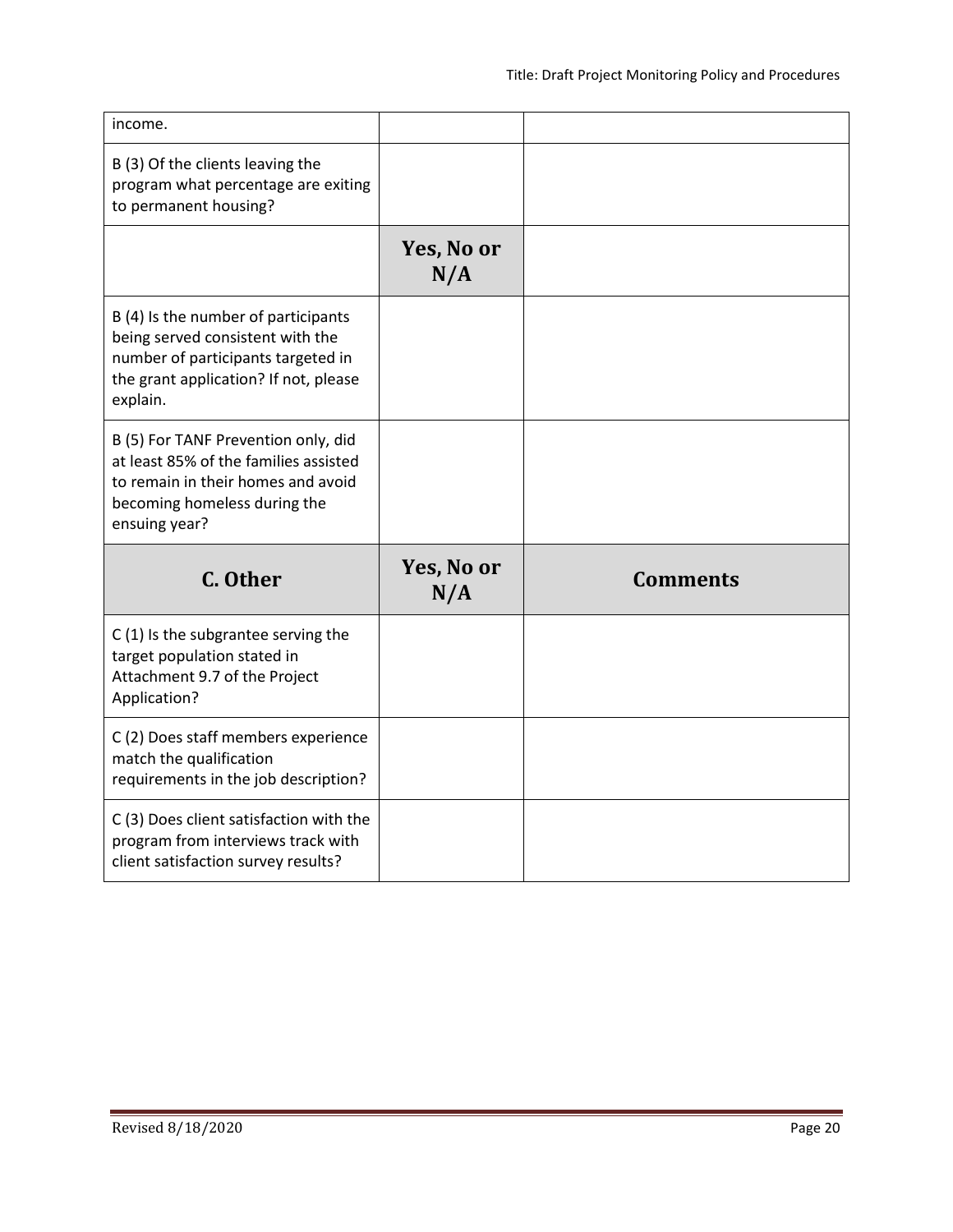## **RRH Project Checklist**

| Agency: | Project Name: |  |
|---------|---------------|--|
|         |               |  |

Name of Program Manager: \_\_\_\_\_\_\_\_\_\_\_\_\_\_\_\_\_\_\_\_\_\_\_\_\_\_\_\_\_\_\_\_Grant Number: \_\_\_\_\_\_\_\_\_\_\_\_\_\_\_\_\_\_\_\_\_\_\_\_\_\_\_\_\_

| A. Participants                                                                                                                | Yes, No or<br>N/A | <b>Comments</b> |
|--------------------------------------------------------------------------------------------------------------------------------|-------------------|-----------------|
| A (1) Do the reviewed client files<br>adequately document that the<br>individuals or families were<br>homeless prior to entry? |                   |                 |
| <b>B. Performance</b>                                                                                                          | Percentage        | <b>Comments</b> |
| B (1) Percentage of program<br>participants remaining in permanent<br>housing for more than 6 months.                          |                   |                 |
| B (2) Percentage of program<br>participants receiving earned<br>income.                                                        |                   |                 |
| B (3) Of the clients leaving the<br>program what percentage are exiting<br>to permanent housing?                               |                   |                 |
| C. Other                                                                                                                       | Yes, No or<br>N/A | <b>Comments</b> |
| C(1) Is the subgrantee serving the<br>target population stated in<br>Attachment 9.7 of the Project<br>Application?             |                   |                 |
| C(2) Is the subgrantee serving the<br>locations stated in Attachment 9.7 of<br>the Project Application?                        |                   |                 |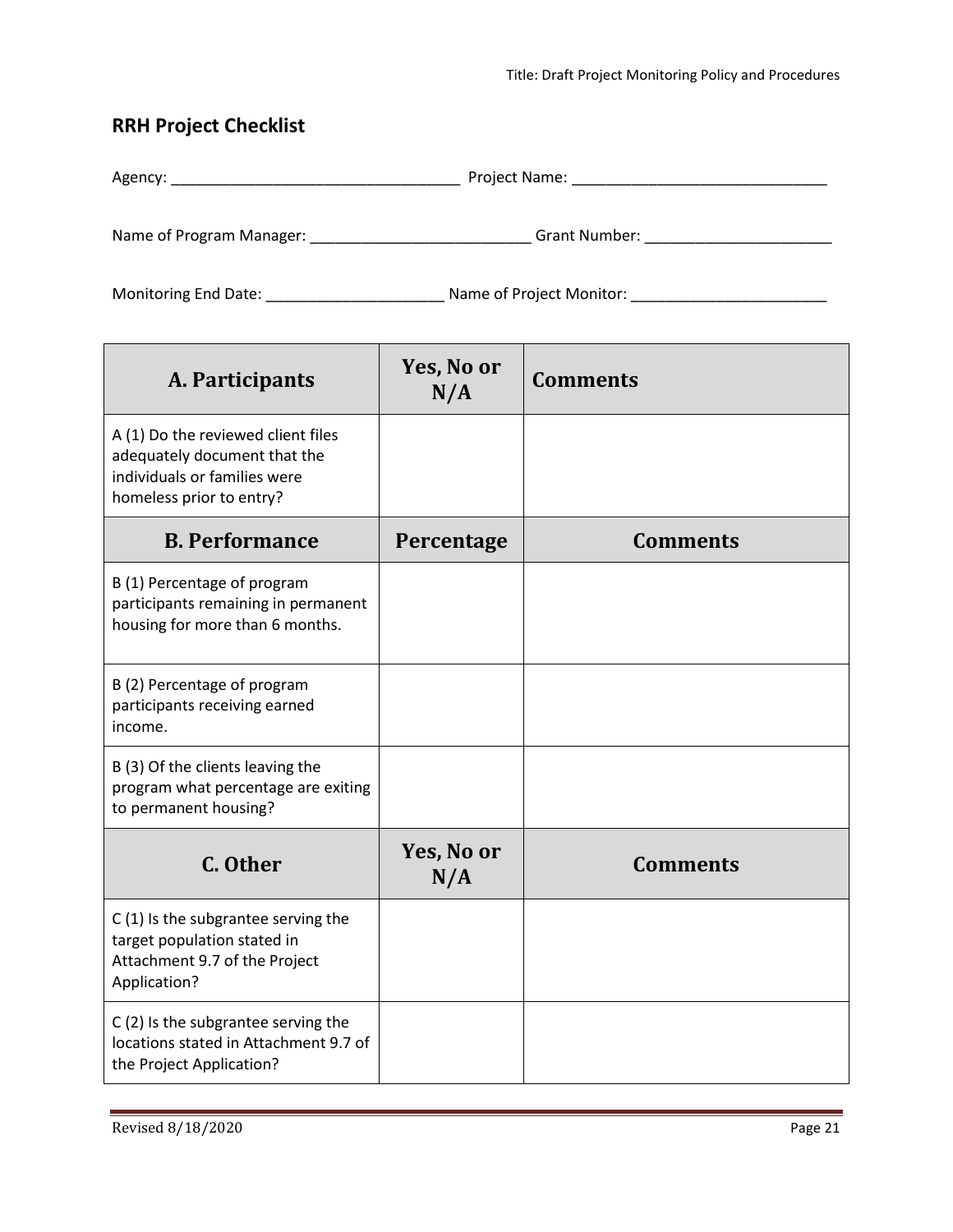| C(3) Does staff members experience<br>match the qualification<br>requirements in the job description?                |  |
|----------------------------------------------------------------------------------------------------------------------|--|
| C (4) Does client satisfaction with the<br>program from interviews track with<br>client satisfaction survey results? |  |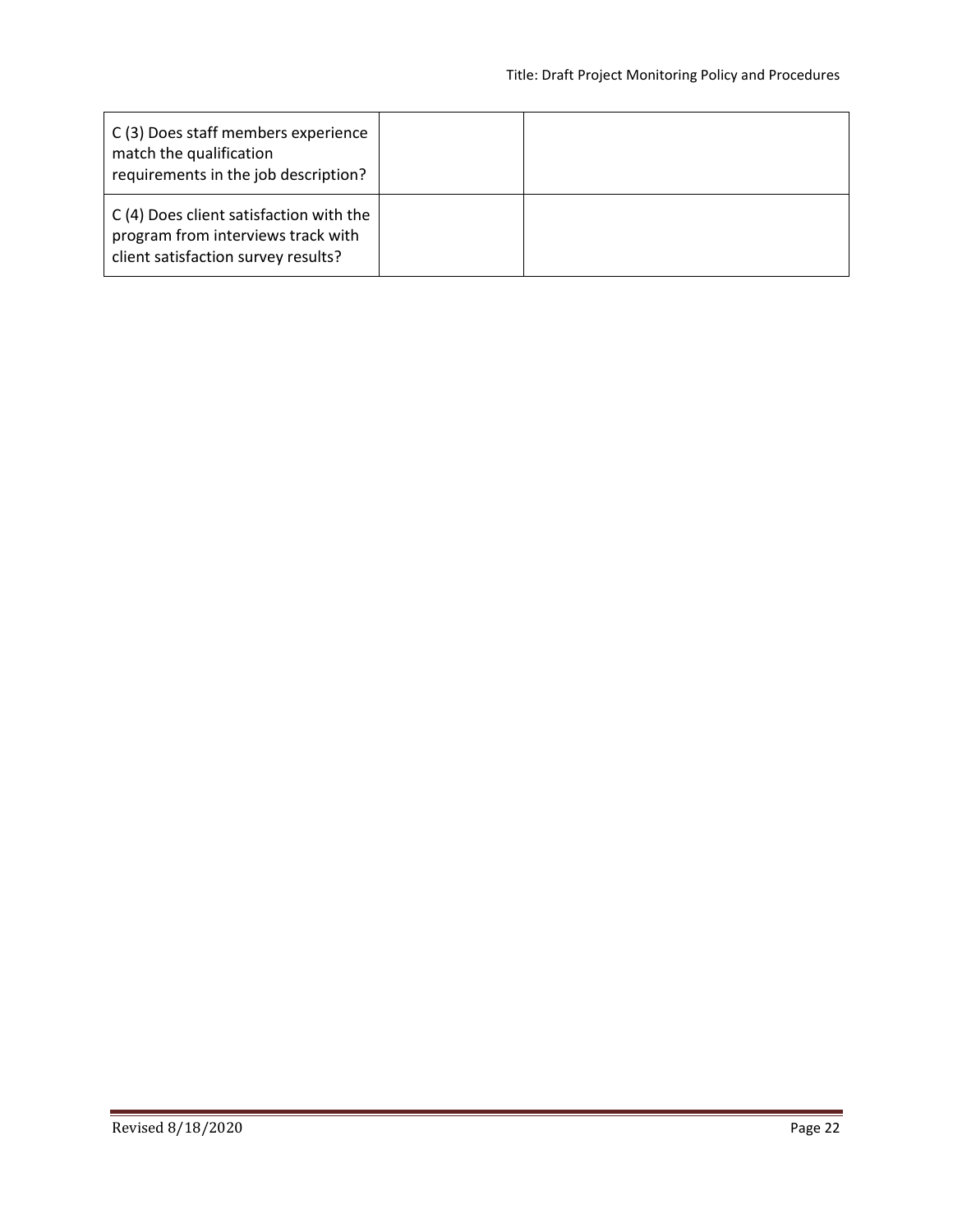### **RRH Project Supplemental Checklist**

| Agency: | Project Name: |  |
|---------|---------------|--|
|         |               |  |

Name of Program Manager: \_\_\_\_\_\_\_\_\_\_\_\_\_\_\_\_\_\_\_\_\_\_\_\_\_\_\_\_\_\_\_Grant Number: \_\_\_\_\_\_\_\_\_\_\_\_\_\_\_\_\_\_\_\_\_\_\_\_\_\_\_\_\_\_

| A. Housing                                                                                                                                                                                                  | Yes, No or<br>N/A | <b>Comments</b> |
|-------------------------------------------------------------------------------------------------------------------------------------------------------------------------------------------------------------|-------------------|-----------------|
| A (1) File includes documentation<br>that units passed housing quality<br>standards inspection prior to initial<br>client move-in.                                                                          |                   |                 |
| A (2) For projects using rental<br>assistance, are the rent amounts the<br>lesser of rent reasonableness criteria<br>(HUD form in file) and Fair Market<br>Rents (FMR)?                                     |                   |                 |
| A (3) Are the rents being charged<br>accurately calculated (< 30% of<br>income) and re-examined annually<br>or when there is a change income<br>with supporting documentation<br>found in the client files? |                   |                 |
| A (4) Does the file include<br>documentation that unit has passed<br>annual housing quality standards<br>inspections, including an inspection<br>within the last 12 months?                                 |                   |                 |
| <b>B.</b> Participants                                                                                                                                                                                      | Yes, No or<br>N/A | <b>Comments</b> |
| B (1) Does the grantee have<br>procedures for the termination of<br>client participation and due process?                                                                                                   |                   |                 |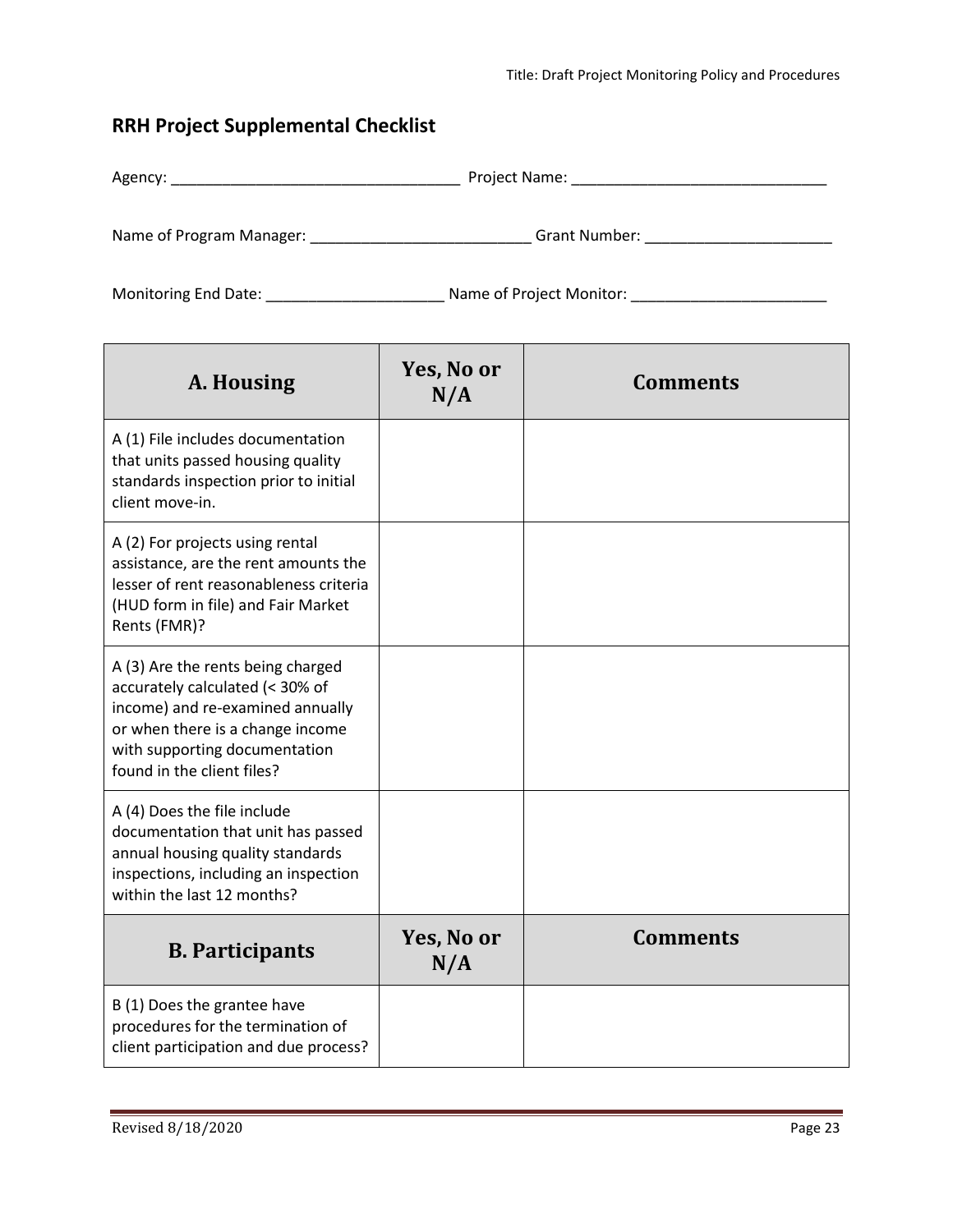| B (2) Does the grantee conduct on-<br>going assessments of the<br>participants' supportive services<br>needs and update the supportive<br>service plan annually?     |                   |                 |
|----------------------------------------------------------------------------------------------------------------------------------------------------------------------|-------------------|-----------------|
| B (3) Do participant files contain<br>documentation of household<br>income?                                                                                          |                   |                 |
| B (4) Do participant files contain<br>documentation of supportive<br>services provided?                                                                              |                   |                 |
| B (5) Are clients entering the<br>program routinely screened for<br>mainstream resource eligibility?                                                                 |                   |                 |
| B (6) Are SOAR trained case<br>managers available to clients<br>entering the program?                                                                                |                   |                 |
| <b>C. Performance</b>                                                                                                                                                | Percentage        | <b>Comments</b> |
|                                                                                                                                                                      |                   |                 |
| C(1) Percentage of program<br>participants receiving income from<br>any source                                                                                       |                   |                 |
|                                                                                                                                                                      | Grade             |                 |
| C (2) Data Report Card Grade.                                                                                                                                        |                   |                 |
| D. HMIS                                                                                                                                                              | Yes, No or<br>N/A | <b>Comments</b> |
| D (1) The agency has a signed HMIS<br>participation Agreement.                                                                                                       |                   |                 |
| D (2) The agency has a signed<br>authorization for release of<br>information form that it uses for any<br>client for which the agency uses<br>HMIS for data sharing. |                   |                 |